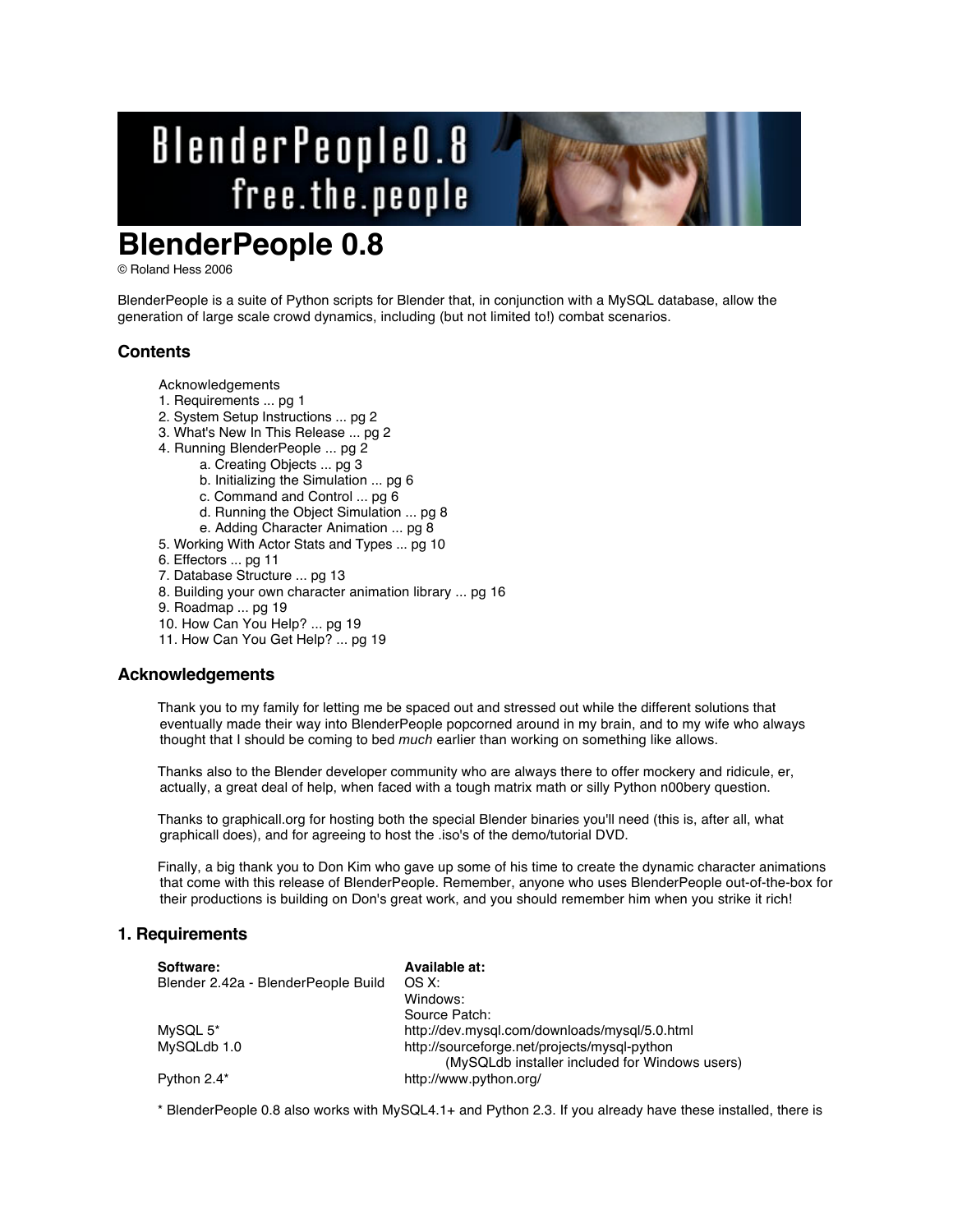no need to upgrade.

# **2. System Setup Instructions**

Previous testers of BlenderPeople 0.6 and earlier, please note: You will have to remove the current BlenderPeople database before using this new version. Use the MySQL browser of your choice to drop the database "dbactors".

1. You will need to have Blender 2.42a: BlenderPeople version installed. BlenderPeople will not work with the official Blender release. If you are an OS X or Windows user, you can find this special version of Blender at the address listed above. I'm guessing that if you run Linux, grabbing the sources and patching them will not be a problem.

2. You should know that you need to be able to find your way around in Blender before attempting to use BlenderPeople. Go to www.blenderartists.org for a huge list of links to tutorials. Better yet, go to www.blender3d.com, and buy the 2.3 Blender Guide, then read it cover to cover. See you in three months!

3. Install Python 2.4. If you already have 2.3, you do not need to update to 2.4. Blenderartists.org has extensive instructions on how to set up Blender to work with a full Python installation.

4. Install MySQL. Accepting the default options is the easiest way to do this. I'll assume that if you're running Linux, you know what you're doing and don't need me to hold your hand. The first time you run BlenderPeople 0.8, you are presented with an SQL connection configuration screen, where you can type in your MySQL server's IP address (127.0.0.1, if it's on the same computer), a valid user name and a password. The username and password will have been set up during your installation of MySQL, so be sure to write them down when you're doing that. Unless you're a Golden God when it comes to MySQL configuration, you'll probably be better off using the default "root" username that the installer makes for you.

MySQL Security Warnings: Please note that if you are on a broadband connection, or an insecure LAN and there is no NAT (commonly called a DSL or Cable Modem Router) or firewall in place, you should read the MySQL documentation on securing your system first, as MySQL opens up a port and runs a desirable new service on your computer. Also, please be aware that BlenderPeople stores your connection information (IP address, username and password) in a plain text file that is saved within the .blend file. This file is called "MySQLInfo" and can be found through Blender's text window. Don't redistribute this .blend file without removing this information , or you'll be giving the world your database connection information! I am not responsible for you getting haX0Rd.

5. Install MySQLdb. This is the link between Python and MySQL. The MySQLdb installer for Windows seems to work pretty flawlessly. Mac users, prepare yourselves for some grief. It took me a whole day of fighting with my system to get it installed and recognized. Unfortunately, I just don't have the time to support the nightmare that is Mac/Blender/Python/MySQLdb installation.

# **3. What's New In This Release**

- 1. Support for character animation.
- 2. The much-awaited MatchBone NLA Feature.
- 3. Full in-Blender Action Baking and a new, super cool, NLA blending mode.

# **4. Running BlenderPeople**

Run Blender 2.42a:BlenderPeople, hit F1, and open BlenderPeople.0.8.blend.

Put your mouse over the script window and press alt-P. If everything has been installed correctly, you will see the simple BlenderPeople GUI. Two screen views have been created for you: one for running the simulation (BlenderPeople), and one for rendering your animations (Rendering). The GUI has three buttons at the top: General, Information, and Sim Tools. Each of these accesses a different set of controls. The controls for the General button are addressed in this section. The controls for the Information and Sim Tools tabs are addressed in the following sections, "Working with Actor Stats and Types", and "Effectors".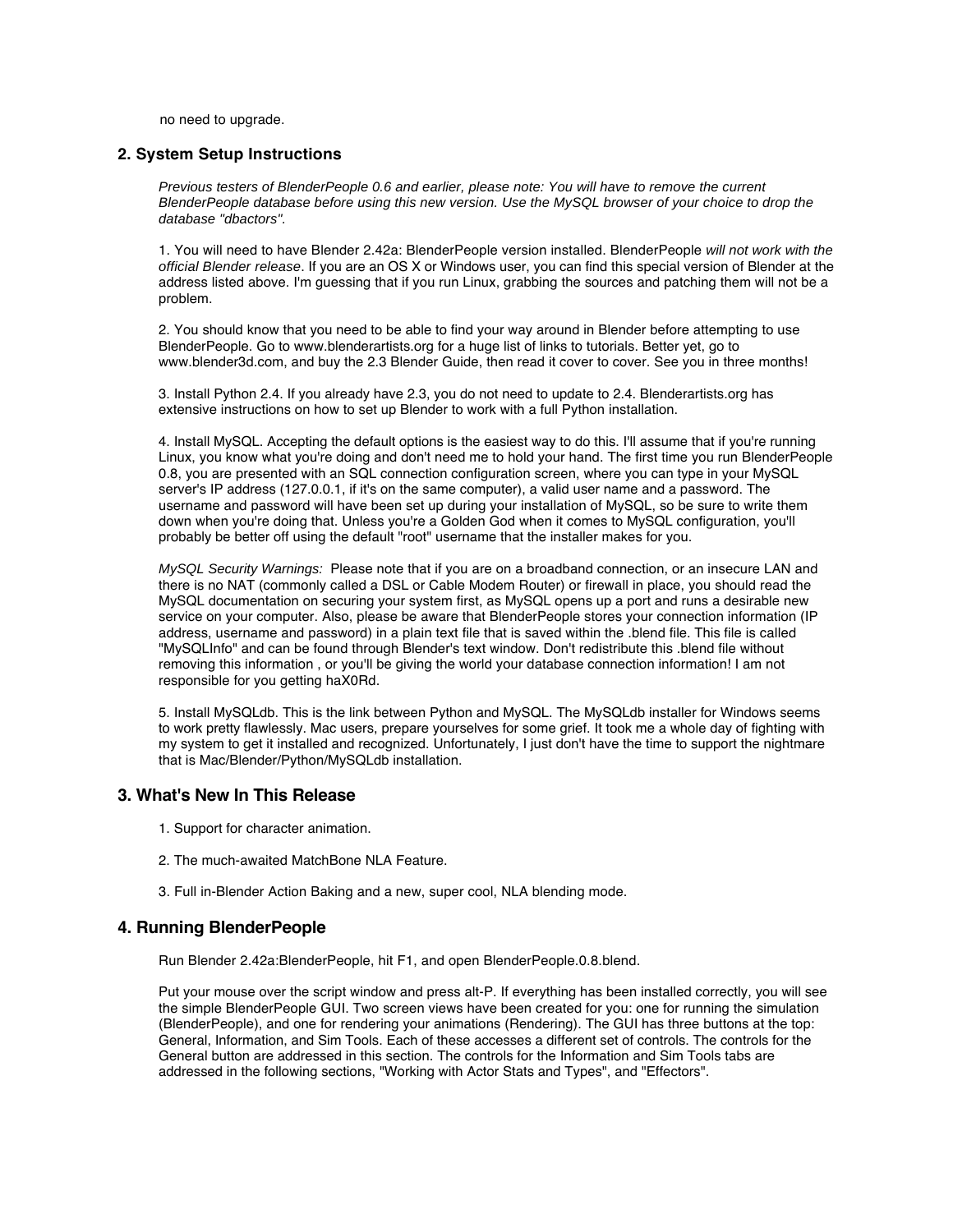

Here is a step-by-step to get you running. Each section contains two parts: one called Do It, which is a quickstart, and one called In Depth, which is, well, duh.

# **Creating Blender Objects (People, Ground and Obstacles)**

#### **Do It**

You can use the objects included in the sample .blend file, which appear in the 3D window. You have two armies, a red team and a blue team, both set to attack each other. A ground mesh is also included.

#### **In Depth**

Ground - here are the rules for creating a ground object:

- Mesh object, made of quad faces
- Named "Ground"

- No holes - a pit should be a deep depression, not a missing face.

- The search methods work best above 1000 faces. More faces means slower searches, but I've gone up to 16,000 with tolerable speed results. If you drop below 1000 faces, however, the searches will fail, giving you crazy flying actors.

- Must be unrotated and unscaled. When you are happy with your ground mesh, be sure to hit Ctrl-A to apply any scaling or rotation.

Tips for working with the ground object:

- If Actors will only be moving over a portion of your overall terrain, make a duplicate mesh including only the relevant part. BlenderPeople can generate motion much more quickly on a smaller mesh. In the included file, the object named Ground is on layer 2.

- Meshes that approximate an unrotated rectangle when viewed from above will give the most efficient search results. Other shapes will work fine, but this is the optimized case.

**Vertex painting the Ground object:** BlenderPeople uses the Red channel of the Ground object's vertex paint values to either attract or repel Actors. (Note: although BlenderPeople only reads the Red channel of the vertex paint, I will use the terms "black" and "white" here for the sake of simplicity. Black represents a color value of 0; white, a color value of 255.) A face that is completely black (i.e. all four vertices have a 0 value in the red channel) will be impassable. In this way, you can indicate the location of barriers on the ground. By painting the vertices around barrier objects black, you can make your Actors aware of the barriers. For best results, though, you should gradate your painting away from the barrier, allowing your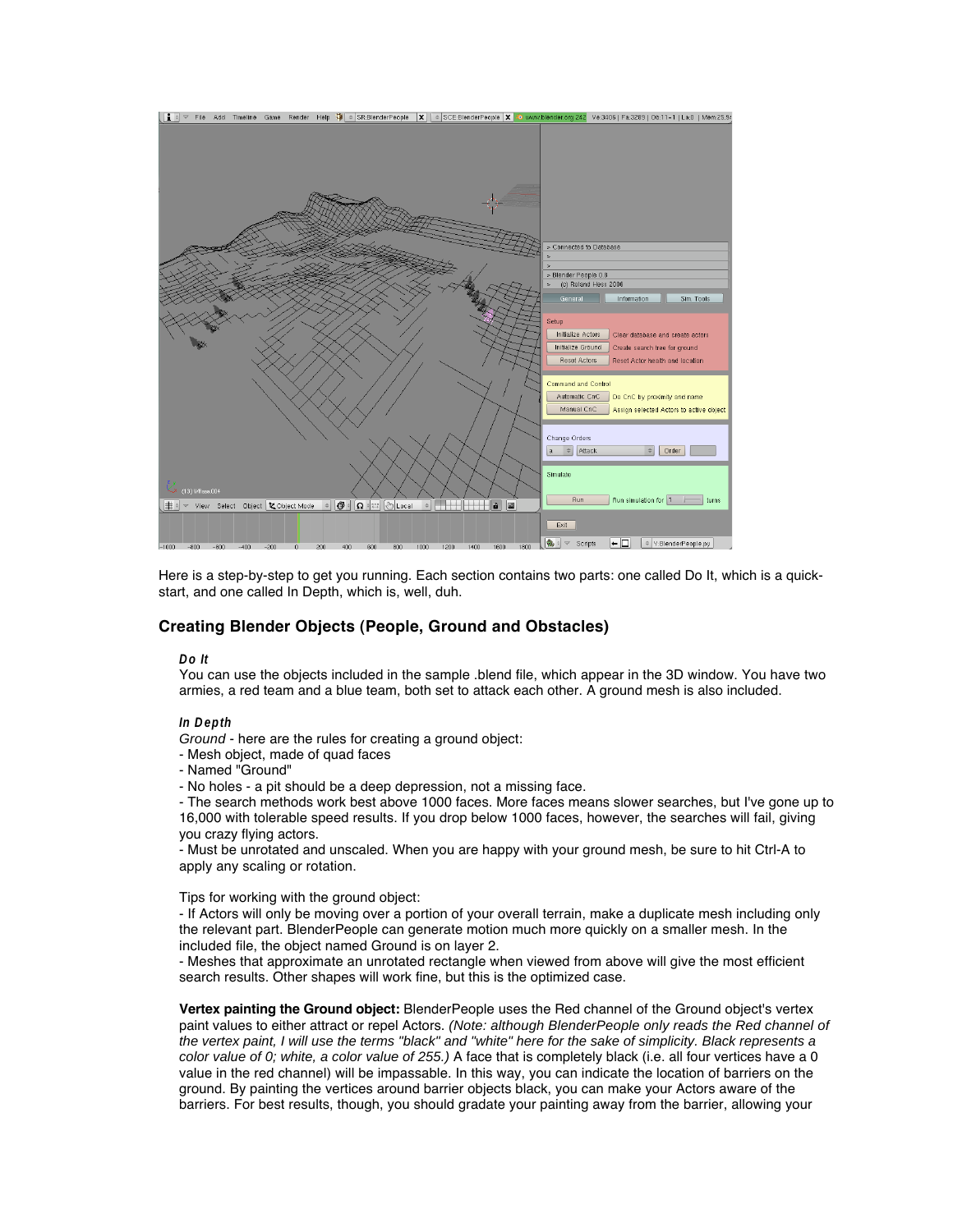Actors to sense that "something" is coming up and they may want to route around it.



Too simple - will cause blocky movement The Matter Actors will move smoothly around this



You can also use this to create a preferred path across a field. If your entire battlefield is painted grey (red value around 128), you can paint white paths (red 255) across the field, then graduate the brightness to attract Actors toward it. As long as the paths move in the general direction the Actors are attempting to move, they will tend to congregate toward the brighter paths.



Actors will gravitate toward the brighter painted pathways

It is important to remember that Actors set to Terrain in the Actor Stats window do not use full pathfinding algorithms. Though they will try their best to avoid it, they can get stuck if they encounter concave black areas. Don't expect them to be able to navigate a maze of black faces. Actors set to A\* (A Star) pathfining should be able to successfully navigate the entire terrain. This functionality comes at the cost of time, though. To see the difference, run a step of your simulation, then select an Actor and change it to use A\*, then run the step over. In lieu of using A\* for everyone, I have found that specific March and Target orders work well for directing Actors through more complex terrains.

When you are happy with your vertex painting (and every time you change it) you need to press the **Initialize Ground** button for BlenderPeople to register the values.

#### Tips for vertex painting your Ground object:

- If your mesh is not detailed enough around barriers (black areas), your Actors will tend to form a box around them, instead of smoothly routing around them. The solution is to increase the mesh detail. If you don't want to subdivide your entire mesh and quadruple your Ground tree search times, then use Blender's loop cut tool (Ctrl-R) to add detail around the area in question while maintaining your quad faces. - Actors check to see if they will be passing within a "restricted" black area based on their speed. If your Actor's maximum speed is defined as 10 and your black area is less than 10 Blender units in size, it is possible that the Actor may not see it and pass right through it. For this reason, you need to find a balance between Actor speed and the size of your barrier/black areas. A simpler way to put it is: if your Actors are fast enough to move across your black painted area in a single turn, they probably will.

Actors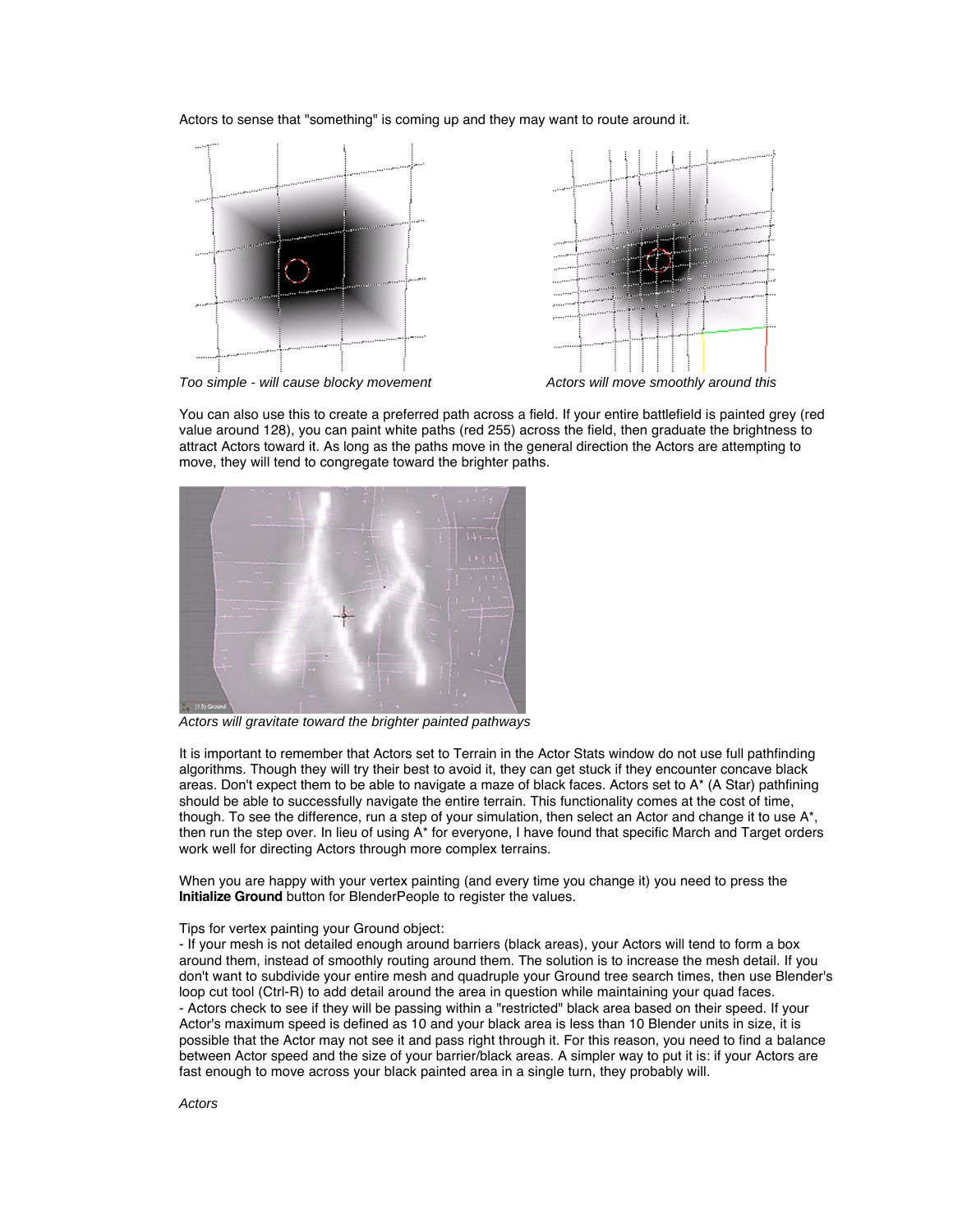Actors are the BlenderPeople themselves. In the 3D view, Actors are represented by Empties, which are linked with Blender's new DupliGroups feature to a grouped object consisting of a mesh and an armature. If you just want to add Actors to the default scene, you just need to select existing Actors and duplicate them with alt-D. If you want to create your own characters and meshes for use with BlenderPeople (and you're going to want to!), see section 8: "Building Your Own Character Animation Library".

Naming Convention

It is by their names that BlenderPeople recognizes Actors.

All Actors names must begin with "WR". In fact, any object in the scene whose names begins with "WR" will be treated as an Actor.

The third character of their name designates their team. Actors on the same team will not attack each other, and perform use them when making "ally" decisions. Actors not on the same team will regard each other as opponents. In theory, you can have 62 different teams, (a-z,A-Z,0-9), though I'm not sure why you'd want to. Currently, this demo release of BlenderPeople is set up to work with two teams. You can add more teams simply by creating Actors named to be in a different team. If you wish to do so, you can add lines for Orders for these new teams in the Initialization.py script.

The fourth character in the name shows the Actor type. Types are defined in the MySQL database, and include the following characteristics:

Speed: distance an Actor can proceed during one turn AttackRadius: distance within which Actor may do damage to an opponent ChargeRadius: distance within which Actor will charge at an opponent CowardRadius: Actor will not stray further than this from its commander BuddyRadius: Actor will prefer to be within this distance from an allied Actor ActorRadius: Physical size of the actor - used for Barrier collisions Health: 0 and below is dead. Anything it above is alive. Attack: Actor's relative attack strength - used to determine probability of a hit Defense: Actor's defensive strength - used to determine probability of not being hit Intellect: range: 0-1. Used to determine how well Actor follows orders. Values below .85 lead to some really annoying, stupid behavior. FieldofView: the angle, in degrees, of the Actors peripheral vision, measured from straight ahead. An Actor that can see a full 180 degrees in front of itself has a FieldofVision of 90 (90 left + 90 right = 180). MaxTurn: the angle, in degrees that an Actor can spin around in a single turn. DO NOT make MaxTurn

greater than Field of View, or you will end up with Actors that spin like tops when attempting to acquire a target.

Pathmode: what pathfinding system the Actor will use. Terrain is the default. None ignores the vertex painting on the Ground. Astar uses the full A\* pathfinding algorithm.

Each of these values (except Pathmode) also has an accompanying variation value, expressed as a decimal, that varies Actor statistics when they are initialized (if you want a 12.5% variance in stats among a given type, you set the variance value to 0.125)

There is only one Actor type included in this release. Actor type are useful if you want to have Actors use different base meshes, different sets and parameters for character animation, and different sets of base statistics.

The fifth character in the name shows the Actor's Command and Control (C&C) level. If you're just running an all-out, no strategy attack/defend simulation, there is no need to use the C&C. If you want different sections of your forces to do different things, though, you must.

Actors decide what to do based on their Orders. Actors can be set to take their orders from any Actor on their team. This allows you to build hierarchical chains of command. The simplest way to set this up is to create your armies as "a" (fifth character) level Actors. You then select your first level of commanders (seargents, etc.) and change their fifth character to "b". If you want another level of commanders (lieutenants, etc.), change theirs to "c". And so on.

Here is the breakdown of a typical name: "WRabd.182"

This name indicates an Actor ("WR") on team "a", of type "b", and of command level "d".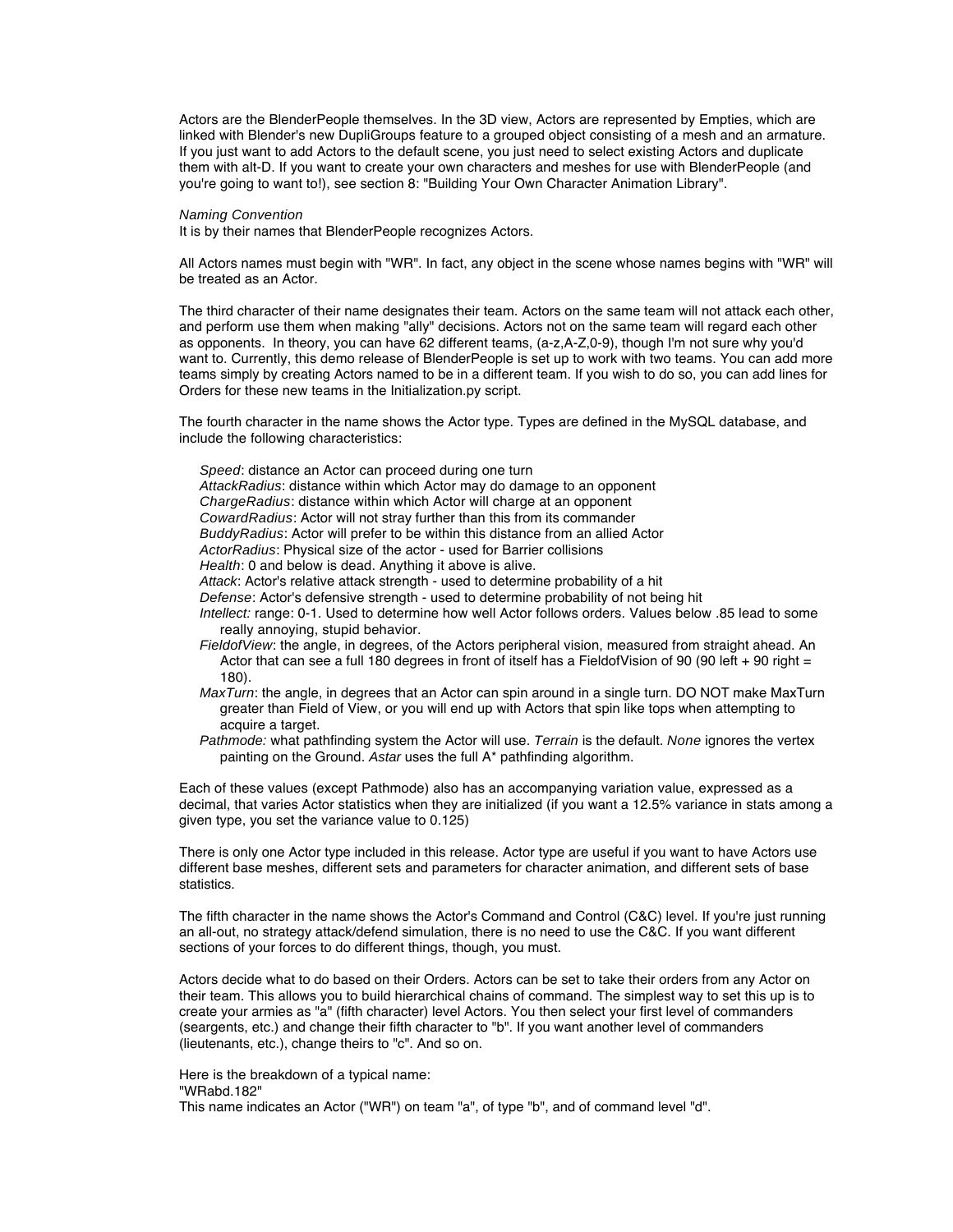# **Initializing the Simulation**

#### **Do It**

Click the Initialize Ground button. When it is finished, a message scrolls onto the info box. Click the Initialize Actors button. When initialization is finished, a message appears in the info box.

| Setup             |                                        |
|-------------------|----------------------------------------|
| Initialize Actors | Clear database and create actors       |
| Initialize Ground | Create search tree for ground          |
| Reset Actors      | <b>Reset Actor health and location</b> |

#### **In Depth**

When you start the GUI, BlenderPeople checks for the presence of the appropriate database elements. If they do not exist, it attempts to create them for you.

#### Initialize Ground

Clicking Initialize Ground erases the Ground search tree in the database. It then rebuilds the location and vertex paint search tree based on the current Ground object. Depending on the number of faces, this could take some time. As long as you are using the same Ground mesh with the same vertex painting you used the last time you pressed this button, you do not need to do it again. One of the advantages of storing the tree in a database is that it persists from session to session, and can even be easily accessed across a network.

# Initialize Actors

Clicking the Initialize button does the following:

- Deletes all Actor and Action information from the database, including Command & Control links.
- Unlinks all IPO info from Actors
- Populates the database with Actors, as found in the .blend file, and according to their designated types.
- Creates new IPOs for each Actor, with a location and rotation key on the current frame.
- Sets default orders for teams "a" and "b" to Defend.
- Moves actors vertically so that they rest on the surface of the Ground.
- Advances to the first live frame for animation.

#### Hints and Cautions for Initialize

- If you press Initialize Actors and there is no Ground object registered in the database, it will do that first, and may take some time.

- Any animation you have recorded for Actors will be unlinked (essentially erased)
- Command & Control structures will be wiped out.
- Summary information appears in the BlenderPeople info box after the procedure is complete.

#### Reset Actors

Clicking the Reset Actors button does the following:

- Unlinks IPOs from Actors.
- Clears the Actions log.
- Creates new IPOs for each Actor
- Reinitializes Actor health and location information in the database.

When you want to rerun a simulation, but don't want to destroy your command and control structure, this is the button to use. If you have added or removed Actors, though, you must do a full Initialize.

# **Command and Control**

# **Do It**

Ignore the Automatic CnC and Manual CnC buttons. Use the dropdown menus under Change Orders to set the Orders for each team. Press the Order button when you want to issue those Orders. See In Depth for instructions on using the different order types.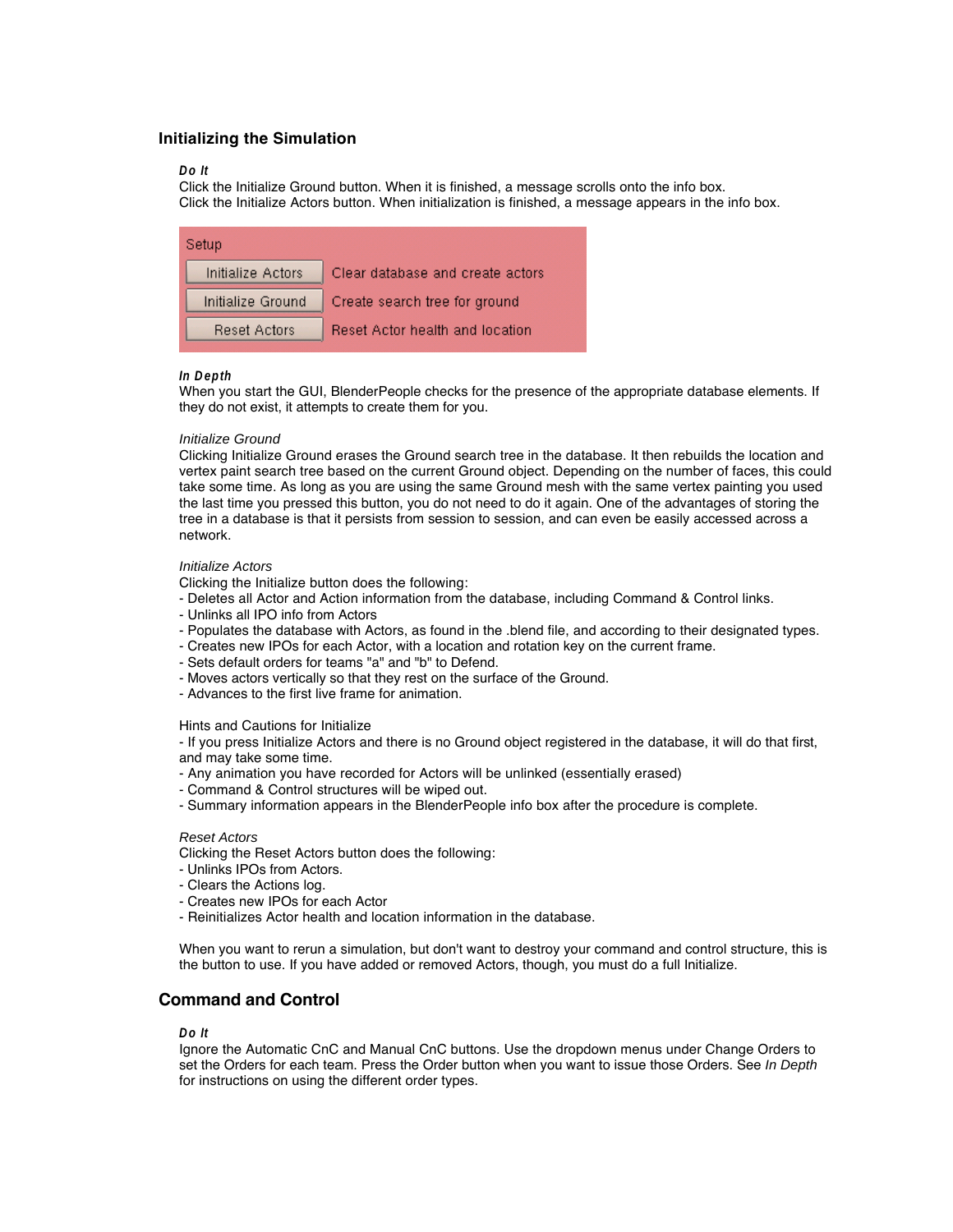| Change Orders |        |       |  |
|---------------|--------|-------|--|
| а             | Attack | Order |  |

#### **In Depth**

Press the Automatic C&C button, and each Actor will be assigned the nearest Actor on its team that is one level above it in the chain of command.

You can also set up special groups by using the Manual C&C button. This button assigns all selected Actors (dark purple) to the active Actor (light purple) and overwrites any older C&C definitions for these Actors.

**Command and Control** 

|            | Automatic CnC Do CnC by proximity and name |
|------------|--------------------------------------------|
| Manual CnC | Assign selected Actors to active object    |

The dropdowns and Order button change the fallback orders that all Actors look for when they have no commander.

It is now fairly simple to issue orders to individuals or their commanders. See the "Orders and C&C" topic of the "Working With Actor Stats and Types" section for instructions.

#### **Orders**

These are the orders that can be issued and what they cause Actors to do:

- Defend: Actors move only to position themselves in relation to their allies. Actors will approach any opponents that come within their ChargeRadius value. Actors will orient themselves to face any opponent that comes within their hearing range.
- StrictDefend: Actors move only to position themselves in relation to their allies. Actors will attack opponents within their AttackRadius, but will ignore opponents that are merely within the ChargeRadius.
- March180: Actors proceed along the heading, in degrees. From a top view, 0 is right, 90 is up, 180 is left and 270 is down. Actors will charge and attack opponents that come within the ChargeRadius. Enter your heading in the text box to the right of the March order menu item.
- StrictMarch180: Actors proceed along the heading, in degrees. Actors will only attack opponents that come within their AttackRadius. Enter your heading in the text box to the right of the March order menu item.
- Mill: Actors mill around in a random fashion within the confines of the named target object. The best object to use is an Empty. You scale the empty to encompass the area in which you want your Actors to mill about. Actors will attack enemies that come within their ChargeRadius. Enter the name of the target object in the text box to the right of the Mill order menu item.
- StrictMill: Actors mill around in a random fashion within the confines of the named target object. The best object to use is an Empty. You scale the empty to encompass the area in which you want your Actors to mill about. Actors will attack enemies that come within their AttackRadius. Enter the name of the target object in the text box to the right of the Mill order menu item.
- Target: This order causes Actors to proceed toward the named target object, attacking opponents that come within their ChargeRadius. Enter the name of the target object in the text box to the right of the Target order menu item.
- Rank90d12: Actors proceed along the heading, in degrees, and attempt to maintain the distance, after the "d", you have specified from each other. The format is a single string, consisting of "Rank" plus the heading in degrees, plus the letter "d" (for distance), plus the distance for the Actors to maintain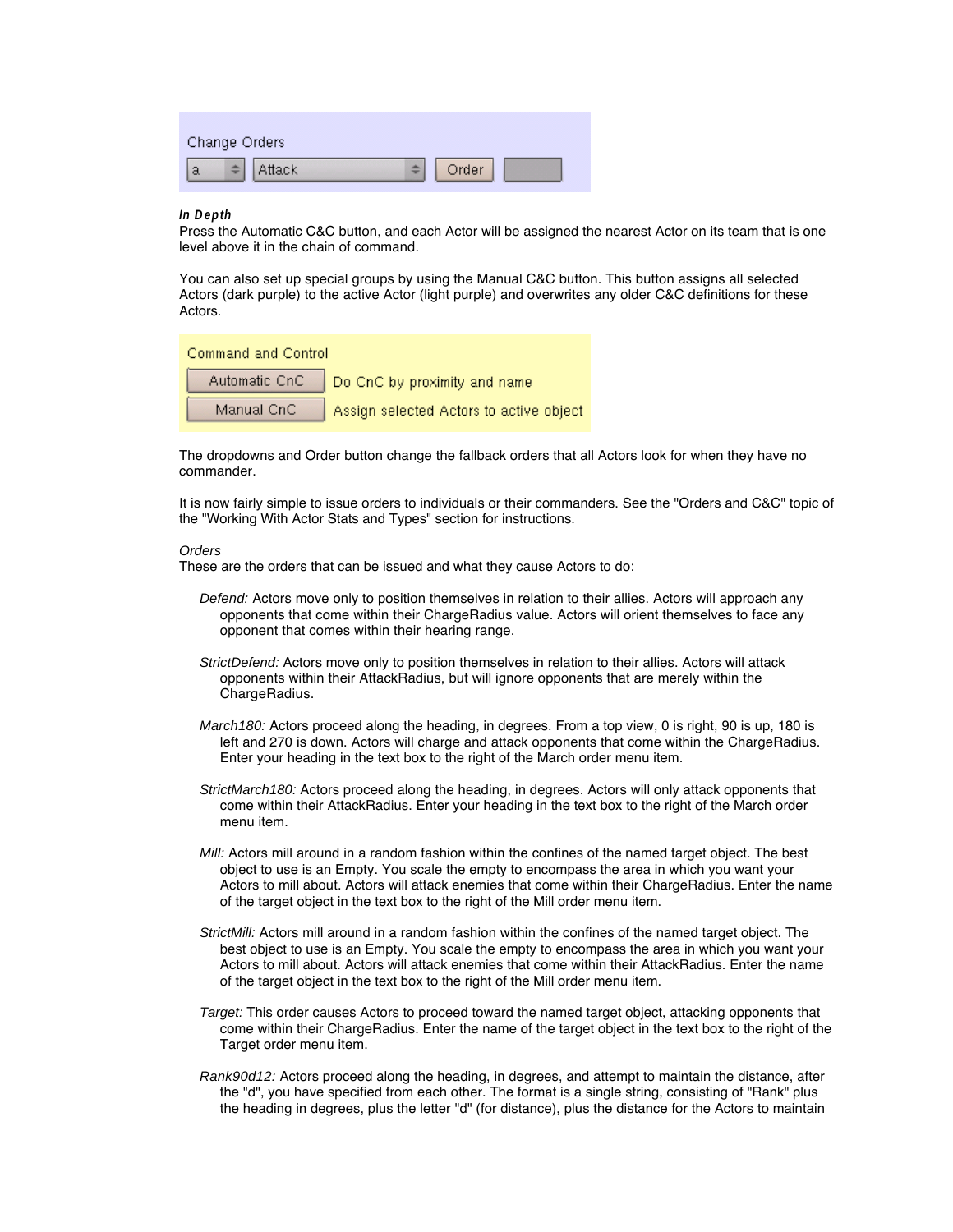from one another in Blender units. Actors will charge and attack opponents that come within their ChargeRadius. Enter the heading, followed by a "d" followed by the separation distance in the text box to the right of the Rank order menu item.

- RegroupMain: Actors attempt to come within their CowardRadius to the center of allied forces. They will attack only those opponents who fall within their AttackRadius.
- RegroupCommander: Actors attempt to come within their CowardRadius to their designated Commander. They will attack only those opponents who fall within their AttackRadius.
- Retreat: Actors attempt to move away from their nearest opponents and from the center of the opposing forces. They do not attack opponents, regardless of their proximity.
- Attack: Actors seek out the nearest opponent within their FieldofVision. If none exists, they listen for an opponent, then turn to face it. If no opponent is within their FieldofVision or within hearing range, the Actor begins looking around to identify an opponent.
- Directed: Actors will only attack opponents who are within the bounds of the specified object. The best object to use for this purpose is an empty, as the attack radius around the object is determined by its uniform scale. You can use this to set up long-range attackers such as archers, etc. You alter (or create) an actor Type to have an AttackRadius that covers the distance you want the projectile to be able to shoot. Actors of this type can then be directed to attack anything that comes within the bounds of the designated object. They will remain stationary, unless directly attacked themselves, or ordered to do otherwise. Enter the name of the target object in the text box to the right of the March order menu.

# **Running the Simulation**

#### **Do It**

Set the slider beside the Run button to 1, and press Run. This will run the simulation for 1 turn, generating 12 frames of animation. Adjust the slider to run it more times without intervention.

| Simulate   |                      |       |
|------------|----------------------|-------|
|            |                      |       |
| <b>Run</b> | Run simulation for 1 | turns |

#### **In Depth**

If you've run several hundred frames and want to preview your animation, go ahead. The simulation stores the motion in IPOs, so you can move freely backward and forward without having to do any recalculation. If you want to continue simulating, check the Console for the last generated frame number, then set Blender to that frame number + 12, and resume with the Run button.

To scan through your animation, use the provided frame position window:



# **Adding Character Animation**

Once the object-level motion has been generated, and you are happy with it, I recommend that you save your .blend file.

IMPORTANT! Before you begin with the character animation tools...

At this point, you need to disable Blender's global undo system by pulling down the user preferences window, clicking the Edit Methods button, and unclicking the Global Undo button. The baking procedure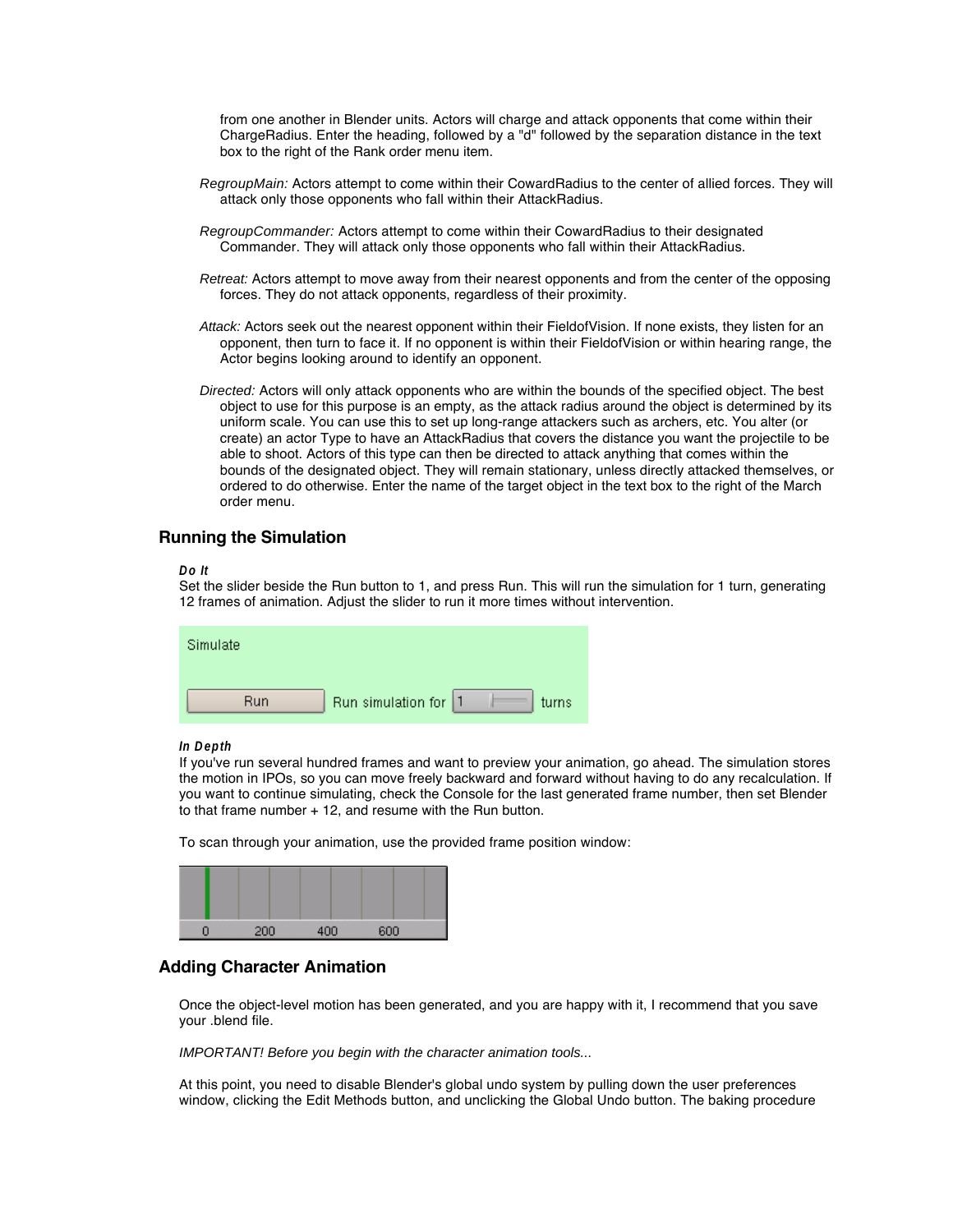used in character animation is seen by the Undo system, and when creating walking animation for dozens (or hundreds or thousands) of Actors, the Undo system can balloon Blender's memory use quite quickly past 2GB of RAM, most likely crashing your system!

#### **Do It**

Click the "Sim Tools" button. Select your Actors in the 3D view. Hit the "Generate Locomotion" button to create the walking portion of the animation.

Select your Actors in the 3D view. Hit the "Generate NLA" button to generate the auxiliary animation. That's it. Really. Press alt-A and watch the Actors run around and fight.



#### **In Depth**

There's not a lot to say at this point. Once there is a library of character animation that is properly registered with the database (which is done automatically when you first run BlenderPeople), adding character animation really is as simple as hitting those two buttons. You can read about the process of creating your own library of armatures, meshes and actions in section 8: Building Your Own Character Animation Library

These buttons will do the procedures on only the selected objects. It may be a good idea to run the Locomotion procedure on a few actors at a time, just to make sure you're getting the results you expect. The Generate Locomotion button is destructive! Once you use it on an Actor, you cannot un-use it. The object-level Ipo motion is destroyed and replaced with equivalent character level motion. Future versions of BlenderPeople will provide hooks so that this process is reversible, but for now, make sure you're happy with the object level motion before you start generating walking animation.

**Generate Locomotion** is also the single biggest time gobbler in BlenderPeople. It's a complex procedure that uses a lot of system resources. Do a test on ten Actors or so, to gauge how long it will take your system before you go generating walking animation for 1,000 Actors.

Unlike Generate Locomotion, **Generate NLA** is a reversible procedure, and the results are quite editable if you want to tweak them. The NLA entries for a finished Actor will look like this:

| 군 WRaaa.001     |  |
|-----------------|--|
| BAKEDIPO.017    |  |
| secondary.027   |  |
| BAKEDIPO.017    |  |
| idleguard       |  |
| slashhorizontal |  |
| slashhorizontal |  |
| slashhorizontal |  |
| death.generic   |  |

The strips shown in yellow here are the ones generated by the Generate NLA procedure. Strip names that begin with "secondary" and "BAKEDIPO" are generated by the auto-walking. Don't mess with those two. If you don't like the way the NLA worked out (there is some randomness involved), you can delete the strips, select the Actor in the 3D view, and hit the Generate NLA button again. When building NLA, BlenderPeople chooses from all of the available actions for a certain activity (like Attacking), based on how well they fit in the allotted time and how heavily those actions are weighted in the database, meaning that you may get a different result each time you run the procedure. Alternately, you can simply relink the strips you don't like to different actions, or change its size or location along the timeline.

The **Set Level of Detail** button also works only on the objects selected in the 3D view. The default setup of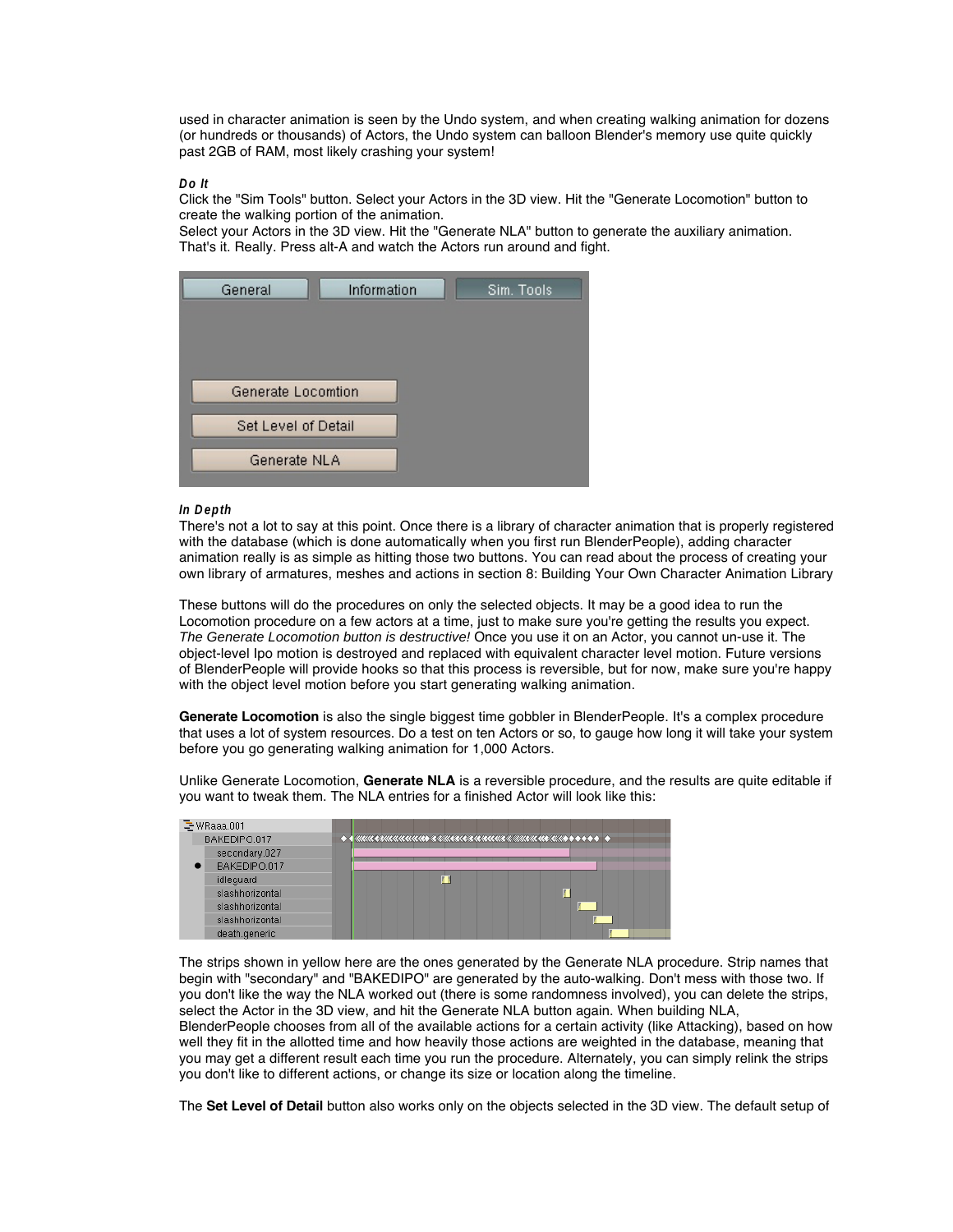BlenderPeople has the Actor empties linked to a group of objects with a very low resolution mesh object, suitable only for quick tests and populating backgrounds. The master objects for this group are found on layer 5. On layers 6-10, however, are progressively higher resolution groups for objects that will appear closer to the camera. While there is not at this time a system for changing the Actors' level of detail on-thefly, it can still be controlled by the user with relative ease.

Advance the timeline to a frame of your choosing, select the some Actors and the camera that the scene will be rendered from. Hit the Set Level of Detail button. BlenderPeople will swap in the correct dupliGroup object for each of the selected Actors, based on their distance from the camera and ranges that have been pre-entered into the database for you. Judicious use of this feature can drastically improve your rendering times, while indiscriminate use could send your computer spouting flames and smoke down an elevator shaft!

# **5. Working with Actor Stats and Types**

The Information button at the top of the GUI allows access to a set of controls for view and changing information about your Actors and Actor Types.

# **Actor Information**

| Select an Actor and press Get Stats. |              |          |              |              |
|--------------------------------------|--------------|----------|--------------|--------------|
| ID#                                  | Name         |          | Team<br>Type |              |
| 8                                    | WRbaa.005    |          | b<br>a       | Self         |
| xSpeed                               | Orders       |          | Params       | Commander ID |
| 0.000                                | Target       | ÷        | Empty.001    | n            |
| Speed                                | Attack       | Defense  | Health       | Intellect    |
| 7.05                                 | 2.03         | 2.81     | 4.37         | 0.950        |
| R-Attack                             | R-Charge     | R-Coward | R-Buddy      | R-Actor      |
| 7.30                                 | 24.741       | 29.36    | 7.10         | 1.800        |
| View                                 | MaxTurn      | Loyalty  | Pathfinding  |              |
| 42.737                               | 1.682        | 0.000    | terrain      | alla.<br>÷   |
| <b>Get Stats</b>                     | Select Cmndr |          | Select Subs  | Set Stats    |

To view the information for an individual Actor, select that Actor in a 3D window, then click the "Get Stats". BlenderPeople queries the database for the Actor's statistics, which are then displayed in the GUI. These statistics correspond to the categories described in the Creating Blender Objects section of this document. A few notes are in order, though:

- ID: Although you can alter it here, changes to this ID number will not be written back into the database. Each Actor has a unique, unchangeable ID. It is how the database keeps track of them.
- xSpeed: This is the speed multiplier for the Actor's orders. For example, a speed multiplier of 0.5 with a Retreat order would have the Actor retreating at half it's maximum speed. Likewise, an Actor with an xSpeed of 2 and an order to Attack would execute Attack behavior at twice its normal speed.
- CommanderID: This is not the name of the Actor's commander. This value corresponds to the ID number of the Actor's commander.

R-Attack, R-Charge, R-Coward, R-Buddy, R-Actor: All define radius values in Blender units. View, MaxTurn: Values are in radians.

Pathfinding: Pathfinding algorithm that this Actor uses.

If you wish to alter the settings, you may do so. When you are satisfied, press the Set Stats button to write the information back to the database. Note that you can do this in the middle of a simulation with no ill effects. You can reset the health of a dead Actor, change an individual Actor's orders (and if that Actor is a commander, all Actors below it in the chain receive those orders, too!), reduce an Actor's speed, intellect, attack/defense values - whatever is appropriate to the situation.

# **Orders and C&C**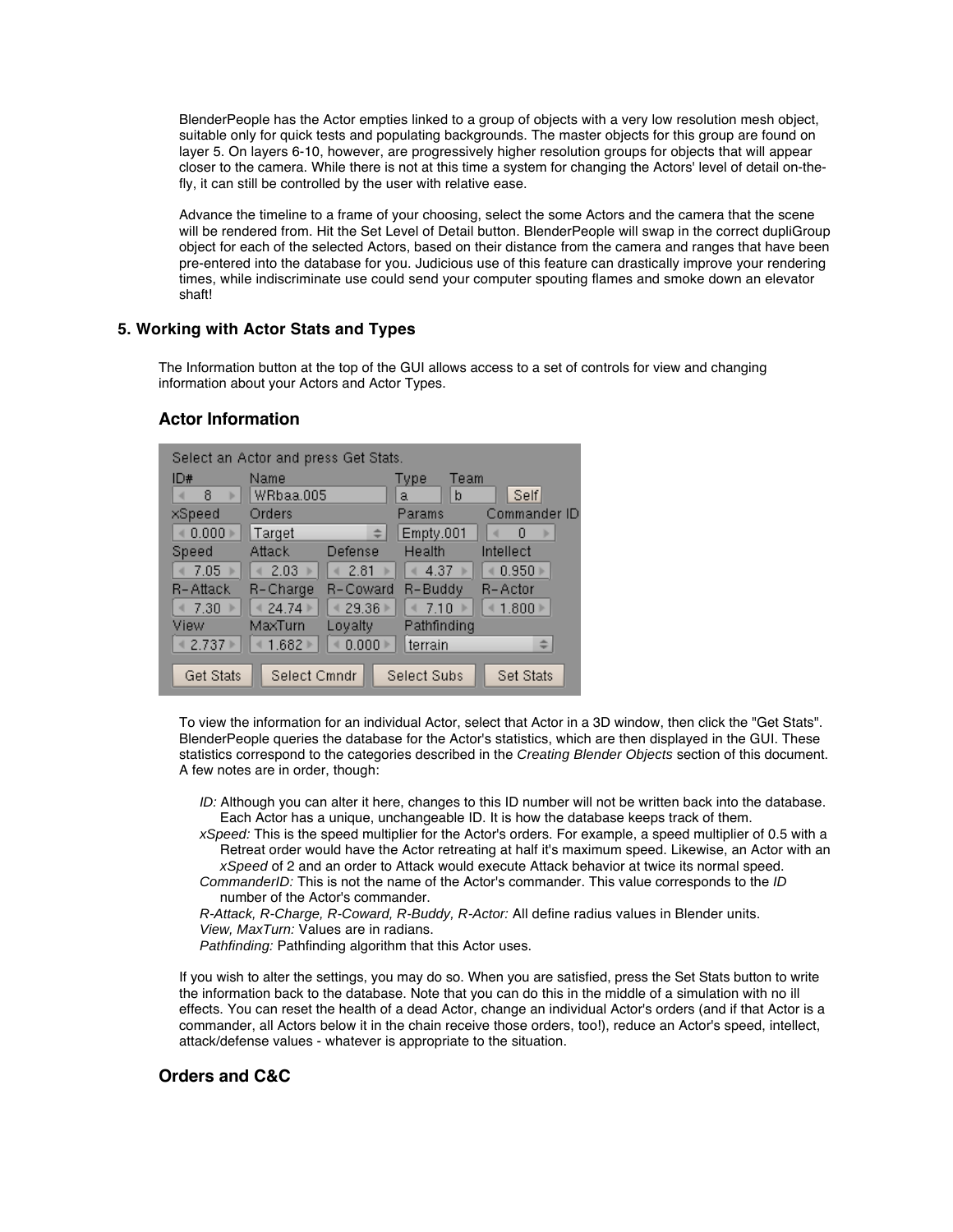You can use the Actor information panel to issue orders and fine-tune your Command and Control structure. An example will best illustrate its uses. Out of your entire army of 1,000 Actors, you have a group of 100, all set to the same commander, that are not doing a good job of locating the enemy. You want to change their orders, but who in that whole bunch is the commander? Select one of the Actors, then click the "Select Cmndr" button. This button selects the current Actor's commander in the 3D window. Once their commander is selected, click the Get Stats button. The commander's stats, including orders, come up in the stats window. First, click the "Self" button. This breaks the Actor off from receiving orders from up the chain of command. He will now act on whatever orders he is issued. (Clicking the "Self" button immediately updates the database, so if you only grabbed this Actor's stats to set it to be its own commander, you do NOT need to press "Set Stats".) Change the Actor's orders from "Attack" to "Target" and enter the name of one of the enemy Actor's objects into the parameter widow beside the orders menu. Now, hit "Set Stats". What you just did was break off a commander from the C&C heirarchy and issue it orders to proceed directly toward an enemy object.

If you want to see all Actors that are under a particular commander, select that commander in the 3D window, then hit "Select Subs". All subordinate Actors are selected, and the commander remains the active (light pink) object.

| Speed       | 0.00  | 0.000     | Field of View   | 0.00  |
|-------------|-------|-----------|-----------------|-------|
| Attack Rad. | 0.00  | 0.000     |                 | 0.000 |
| Charge Rad  | 0.00  | 0.000     | MaxTurn         | 0.00  |
| Coward Rad  | 0.00  | 0.000     |                 | 0.000 |
| Buddy Rad.  | 0.00  | $0.000 +$ |                 |       |
| Health      | 0.00  | 0.000     | Name            |       |
| Attack      | 0.00  | 0.000     | Name            |       |
| Defense     | 0.00  | 0.000     | Type Identifier |       |
| Intellect   | 0.000 | 0.000     | a               |       |
|             |       |           |                 |       |
|             |       |           |                 |       |
| a, FastWeak |       | Get Type  | Set Type        | New   |

# **Types**

You can access the current list of Actor Types via the pop-up menu at the bottom of the GUI. In the image above, it reads "a, FastWeak". The entries in the menu show the type identifier (used when naming your Actors) followed by the Type's name. You can view and edit a Type's values by choosing it from the menu and clicking the "Get Type" button.

In the GUI, the values in the on left represent the targeted value for the statistic. The ones on the right show the variability of the value when Actors are initialized. To give an Actor Type a speed value of 9, with a variability of 10%, you would enter a 9 in the left column and a 0.1 in the right column. When Actors of this Type were initialized, their Speed values would be 9 +/- 10%, or in the range of 8.1 to 9.9. The following are some notes on a couple of the statistics:

- Intellect: Be careful when choosing Intellect values. Intellects below 0.8 produce silly behavior in Actors, as they will tend to do very foolish, seemingly random things during the simulation. Try it and see.
- FieldofView: This is value is in degrees. If FieldofView is less than MaxTurn, Actors can spin continuously when attempting to acquire a target.
- MaxTurn: The maximum amount in degrees that an Actor can rotate in one turn. If MaxTurn is greater than FieldofView, Actors can spin continuously when attempting to acquire a target.

When you have things set the way you want, press the "Set Type" button to write your chages to the database. Types will persist in the database across multiple simulations, regardless of Initialization.

Pressing the "New" button creates a Type with the next available Type Identifier and loads it's information (mostly zeros) into the GUI. Define the new Type as you see fit, give it a name, then click "Set Type".

# **6. Effectors**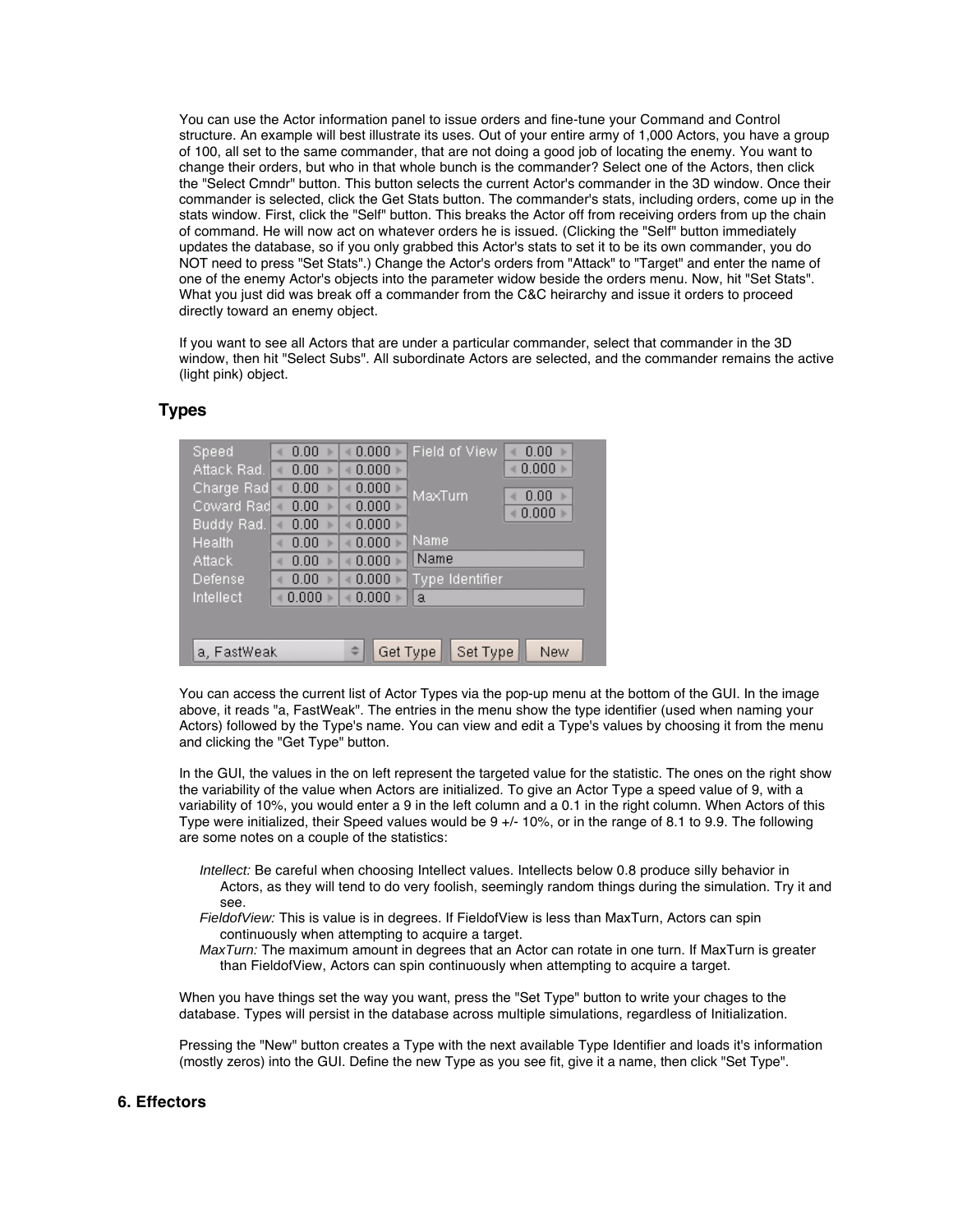**Effectors** are Blender objects that can affect the statistics (and therefore the behavior) of your Actors. To register an object from your 3D scene as an Effector, you make it the active selection (light pink) in a 3D window, set your options in the Effector window, then press the "Create/Set Effector" button.

In addition to the parameters seen and explained below, Effectors have an area of influence. This area is the average of the X,Y and Z scales of the object, as seen in the object's properties pallet in the 3D window. For this reason, it is highly recommended that you use Empties for your Effectors. If you simply scale the empty in the 3D window to cover the area you want to have influenced, it will work correctly. If you want something like a rock to be an Effector, try creating an empty, parenting it to the rock, then setting the Empty as the Effector. You could use the rock object itself, but then you have to play around with getting the scale to match the visual size of the object, which can be tricky and screw up your texturing.

# **The Effector Panel in Sim. Tools**

| Effector Name:<br>None                                                                    | Duration<br>  Permanent |
|-------------------------------------------------------------------------------------------|-------------------------|
| Works on these Actors<br>All                                                              | Team or Type            |
| Attribute Affected<br>Operator Value<br>Health<br>$=$<br><b>Associated Action</b><br>None | 0.00<br>Active          |
| Create/Set<br>Retrieve                                                                    |                         |
| Exit                                                                                      |                         |

Effector Name: Displays the name of the Effector object. This is set for you, based on the name of the Blender object.

Duration: Permanent or Temporary. A Permanent Effector does its work directly on the Actor's information in the database, so any changes it makes are unreversible. Using an Effector to kill Actors (setting their Health to 0) would be a good use for this. A Temporary Effector modifies Actor information on the fly, and does not touch the actual database information. This means that after an Actor passes outside of the Effector's area of influence, its effects disappear. An example would be a temporary Effector on a "muddy" area, that cuts Actor speed in half - once they are away from it, their speed returns to normal levels.

Works on these Actors: Effectors can work on All (every Actor), a specific Team, or a specific Type of Actor. If you choose Team or Type, enter the appropriate designation in the Team or Type box to the right. When choosing All, the Team or Type box is ignored.

Attribute Affected: This menu shows what Actor statistic the Effector works on.

Operator: What to do to the Attribute chosen in Attribute Affected.

Value: The numeric value to use with Operator and Attribute.

Basically, you're building an equation to work on Actor attributes. If you choose "Speed" from Attribute Affected, "+" from Operator, and set Value to 4, you'll be creating an Effector that adds 4 to the speed attribute of any Actor coming within it's influence.

Associated Action: If you want there to be a special Action associated with this Effector, enter its name here. A large boulder set as a kill effector (Health=0) might include a "Death" or "Flying Death" action, so that future versions of BlenderPeople will know to animate a character dying or flying through the air upon encountering this Effector.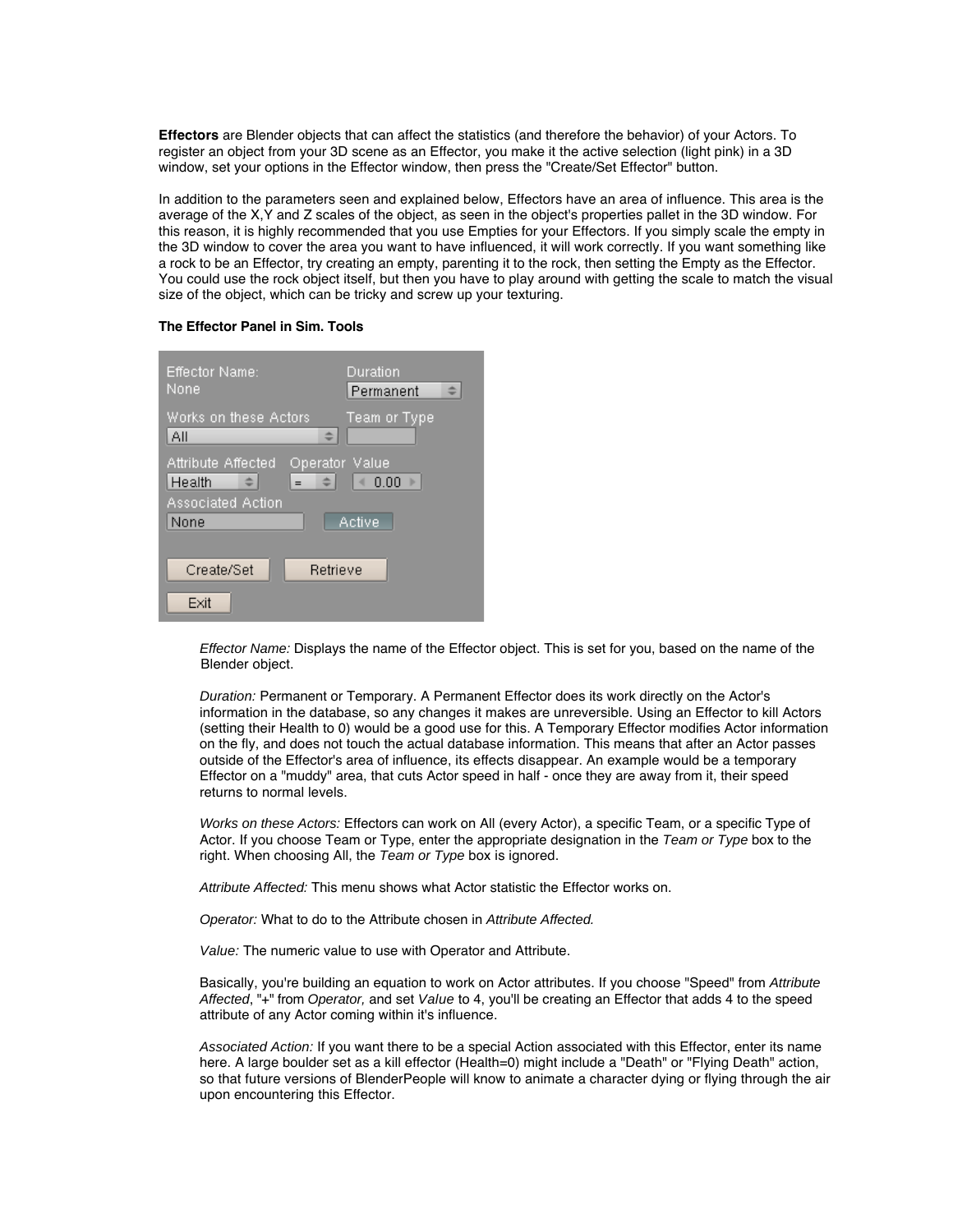Active: Whether or not the Effector is evaluated. It's just an on/off switch.

Create/Set: If the Object you have selected is already a registered Effector, it will modify its database entry to match what you see in this panel. If it is a new Effector, it will create a new entry in the database.

Retrieve: Selecting an Effector in the 3D window and pressing Retrieve will display that Effector's information in the window.

# **7. Database Structure - What to touch and what not to touch**

#### **Database and Browsers**

BlenderPeople uses an external database to store all Actor and ground information, to track actions across the length of the simulation, and to create and maintain the system of links between different types of data (actions, behaviors, groups). While there are a few tools included in the BlenderPeople GUI for dealing with individual Actor stats and Actor types, I have held off on creating tools for accessing the rest of the database. There is a source project in the works that will make coding graphic interfaces for Python scripts significantly nicer, both for me and for you, and I have chosen to wait until it's available before doing any further work in this area.

If you plan to build your own character animation library, or to do anything more with the database than what the provided tools can handle, you'll need a map of the database and a database browser.

For directly browsing and editing the database, there are a number of tools available:

MySQL Administrator and Query Browser: Free tools offered by MySQL on their website. If you just want to edit the database directly, all you need is Query Browser. The interface is a bit weird, but it's free and it works.

Microsoft Access and ODBC: Many people will poo-poo this, but for browsing a simple database like BlenderPeople's, MS Access with an ODBC link will be just fine. I'm not going to give you a step-by-step on how to set up ODBC with MySQL, or how to link Access tables afterward, but if you've ever used the program at all, it's pretty simple. Not free.

phpMyAdmin: More savvy users who already have Apache and PHP installed on their workstations can use phpMyAdmin, a PHP suite for managing MySQL databases. I've used it, and it's not that bad. Free, and available at phpmyadmin.net.

#### **Database Structure**

Some of this information is duplicated in other sections of this documentation, and is included here to make this section a complete reference.

A database in MySQL is called a "schema". The name of BlenderPeople's schema is "dbactors" ("db" signifies at a glance that this is a database). Schema are divided into tables of data. The tables you will find in dbactors are (in alphabetical order, the "tb" prefix shows at a glance that these are tables):

**tblactionlinks:** contains information linking actor behaviors, actor types and Blender actions **tblactions:** the running list of behaviors for each Actor in a simulation **tblactors:** the master list of all registered actors and their statistics for this simulation **tblastar:** structure used for calculating A\* pathfinding. Done in memory, now deprecated. **tblcharacters:** contains the link structure between actor types, groups and Level of Detail **tbleffectors:** the master list of registered effectors **tblgroundtree:** contains the current ground search and height information **tbllocomotion:** the links between Actor types and walk and run cycles **tblorders:** default orders on a team-by-team basis **tblruncycles:** information about runcycle Actions for locomotion **tbltypes:** the different types of Actors available to be registered **tblwalkcycles:** information about walkcycle Actions for locomotion

Here is each table explained. A designation of DNM means "Do Not Mess with this value -- you could screw up your simulation and make your mother hate you."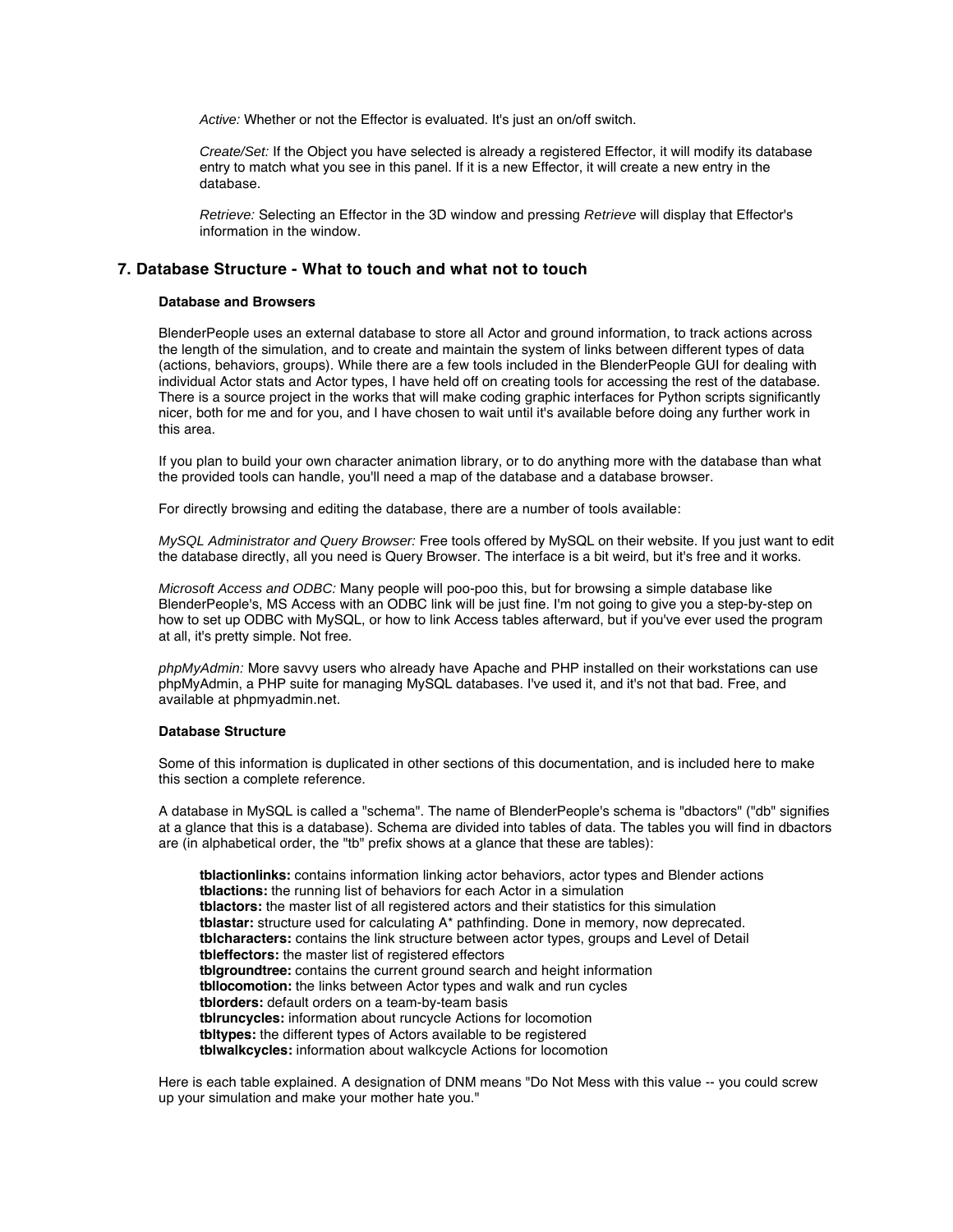#### **tblactionlinks**

Actions are linked to Actor types in this table. Each action that you want to associate with an Actor type needs the following information:

- TypeID: the Type of Actor that will use this action ("a" is the one provided with BlenderPeople). This value will link to one of the Actor types from the tbltypes portion of the database.
- Orders: ignored for now. Future versions of BlenderPeople will allow you to differentiate behavioral actions based on varying orders. For example, an Actor exhibiting an Attack behavior while under Retreat orders would use a different set of Actions than an Actor exhibiting Attack behavior while under Defend orders.
- Action: the behavior with which to use this Action. Enter something from the previous list (Defend, Attack, Search, March, Charge, Retreat, Mill, Regroup)
- Likelihood: A weighting value from 0 to 1 for how likely this Action will be to be selected from all available Actions. Since a behavior can have several Actions associated with it, this value will help to determine how often this particular Action is chosen.
- OptimumFrames: the length in frames of the Action. As this is how you designed the Action, BlenderPeople will try to use it at this size in the NLA.
- MinFrames/MaxFrames: the minimum and maximum size in frames that you are willing to let this action be compressed or expanded. Try scaling your Action as an NLA strip and playing back the results. You are trying to find the maximum range over which the Action still looks good. ActionName: the actual name of the animation Action in BlenderPeople

#### **tblactions**

This information in this table is generated as you run the initial simluation. It contains a list of all behaviors and orders that Actors do, with an associated frame number.

ActorID: the ID number of the Actor, linked to the ID field in tblactors. Frame: the frame on which this behavior was begun Orders: janored for now. Action: the behavior that the Actor began on this frame -- see section 8 for allowable values

#### **tblactors**

The master list of Actors and their current statistics.

- ID: a unique identifier within the database. All tables that link to actor information do so using this ID value
- Type: the Actor's type, this determines which sets of character animations and dupligroups are used, as well as the ranges for initial statistic generation
- Team: which team the Actor is on, a single character. You can have up to 26 teams.

ObjectName: the name of the Actor's object in the Blender interface

OrderSpeed: This is the speed multiplier for the Actor's orders. For example, an order speed of 0.5 with a Retreat order would have the Actor retreating at half it's maximum speed.

Orders: the orders that this Actor will follow. See the Command and Control heading of section 4 for the list of allowable orders

CommanderID: the database ID number of this Actor's commander

Speed: the distance in Blender units the Actor can travel over a level surface in one turn (12 frames) Attack: Attack strength of the Actor. Determines both hit probability and damage

Defense: Helps to determine hit probability when being attacked

Intellect: Percentage of the time the Actor will correctly follow orders. Values below .9 can leads to some really stupid animation

Health: Amount of damage the Actor can receive before being killed

FieldofView: amount of arc around which the Actor can see, in radians. This is the amount away from straight ahead to one side that the Actor can see, so the final field of view is actually twice this

MaxTurn: the maximum amount in radians that an Actor can turn in one... er, turn. If this value is greater than FieldofView, Actors could potentially begin spinning and never stop.

- Weapon: Not currently in use. Future versions will allow this field to enact mesh swapping and alter combat effectiveness
- AttackRadius: maximum distance in Blender units that the Actor can be from another Actor and still do attack damage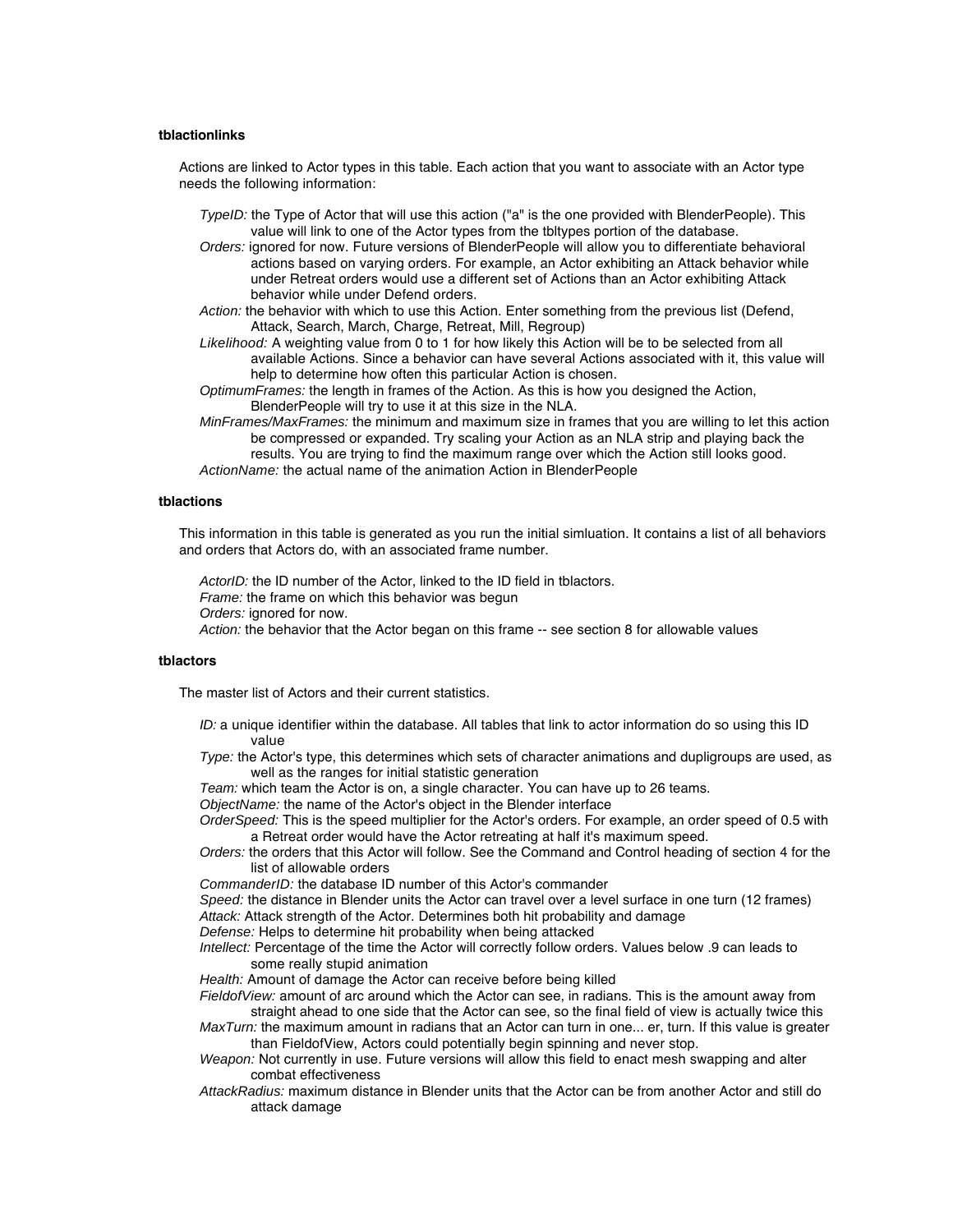ChargeRadius: if an Actor is closer than this value to an opponent, the Actor will charge at that opponent

CowardRadius: Actors who are further than this value from their commander will cheat toward it BuddyRadius: Actors who are further than this value from their nearest ally will attempt to cheat toward it

Loyalty: Not currently in use. Future versions will use this dynamic value to trigger automatic retreats or other actions

x,y: DNM; the location of the Actors in the current simulation

ActorRadius: the physical radius of the Actor, in Blender units. This value is used to prevent Actors from walking through each other.

Heading: DNM; the Actor's orientation in radians

Turn: turns run from -6 to 6, and determine the order in which Actors are evaluated

CurrentState,OldState: Not in use.

Pathmode: Tells the Actor whether to ignore terrain, or to use simple or a\* pathfinding

PassOrder: Not currently in use. Future versions will use this for a better orders system

#### **tblastar**

Not in use. This functionality has been duplicated much more efficiently directly within Python.

#### **tblcharacters**

This table holds the links between the different Actor types and the dupliGroups they use within Blender.

TypeID: the Type of Actor that will use this group ("a" is the one provided with BlenderPeople). This value will link to one of the Actor types from the tbltypes portion of the database.

GroupName: the name of the Group you just created

MaxDist: the maximum distance from the camera that this particular group should be used. If you're not bothering with Level of Detail, set this to something very high, like 10000.

MinDist: the minimum distance from the camera that this particular group should be used. If it is the highest resolution group, or you are not using Level of Detail, set it to 0.

ArmatureObject: the name of the armature object within the group. Blender needs this information to properly target NLA strips within groups.

#### **tbleffectors**

This table contains the list of all registered Effectors for this simulation.

EffectorName: Displays the name of the Effector object as found in the Blender interface Affects: which set of Actors the effector will work on. See the section on Effectors for all of your options AffectsValue: the actual value to use in conjunction with the Affects field Attribute: the Actor statistic the Effector works on

Operator:  $+ - / * =$ 

Action: If you want there to be a special Action associated with this Effector, enter its name here. Value: the numeric value to use with operator and attribute.

Active: Whether or not the Effector is evaluated

Duration: whether the Effector works directly on Actor stats in the db, or effects them on-the-fly. See the section on Effectors for all of your options

x,y: DNM; the current location of the Effector in the simulation

Size: the spherical radius in Blender Units of the Effectors area of effect

#### **tblgroundtree**

This entire table is DNM. It's the persistent storage of a quadtree of the Ground object, caching height and color information.

#### **tbllocomotion**

This table holds the links between Actor types and the different sorts of locomotion available to them.

TypeID: the Type of Actor that will use this action ("a" is the one provided with BlenderPeople). This value will link to one of the Actor types from the tbltypes portion of the database. MoveType: "walk" or "run". Only "walk" is currently supported.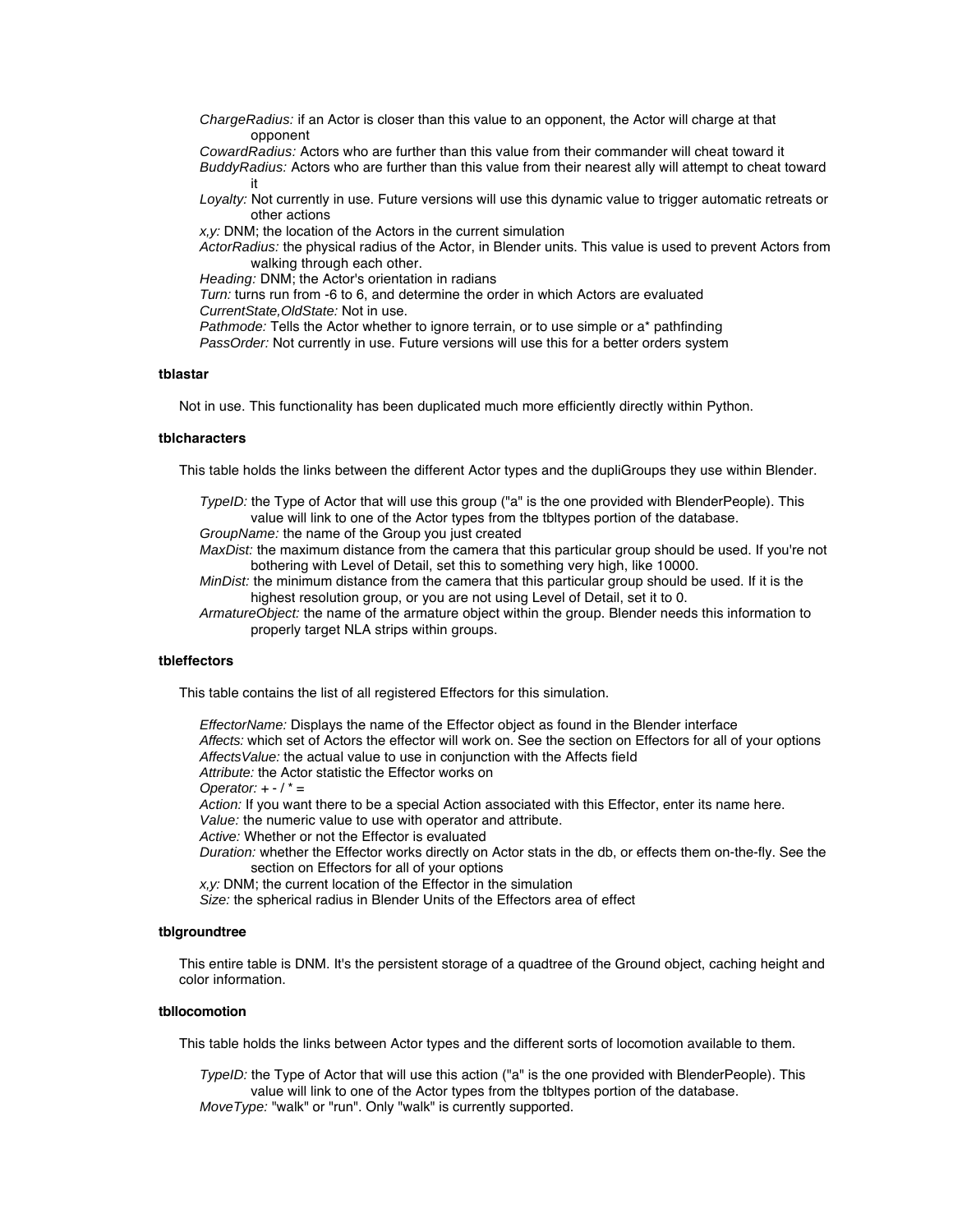ActionName: the name of the walkcycle Action in Blender likelihood: ignored in this version of BlenderPeople. Future versions will allow you to attach multiple walk and run cycles for greater animation variety

#### **tblorders**

The default orders that Actors follow if they do not have a commander.

Team: the team that will use these default order Orders: the default orders SpeedMultiplier: the speed applied to the default orders

#### **tblruncycles**

Not used in this version.

#### **tbltypes**

This is the list of different types of characters available to the simulation.

Fields in this table duplicate the fields found in tblactors, with one exception. Each field, eg. AttackRadius, has a partner field, eg. AttackRadiusV. This partner field is a percentage factor (0.1=10%) around which generated statistics for Actors will fall. (A Type with an AttackRadius of 20 and AttackRadiusV of .25 would generate Actors with AttackRadius values from 15-25 (25% on either side of 20).

The Armature field is not used.

#### **tblwalkcycles**

This table contains the information for the different walkcycle Actions in the Blender interface

WalkName: the name of the walkcycle Action in Blender

- leftstart/leftend: the start and end frames during which the left foot is touching the ground in your walkcycle
- rightstart/rightend: the start and end frames during which the right foot is touching the ground in your walkcycle
- length: the distance covered by a single step in your walkcycle. One way to determine this is to attach your walkcycle to your armature in the Action window, then keyframe your entire armature object forward until foot slipping is at a minimum. Use empties, or some other method, to measure the distance covered by the forward motion. This value does not have to be exact for BlenderPeople to generate slipless animation, but the closer you get it, the better the final animation will look.

height: the distance from the ground to the foot controller at its highest point in the stride leftname/rightname: the names of the left and right foot controller bones

likelihood: ignored in this version of BlenderPeople. Future versions will allow you to attach multiple walkcycles to a single Actor type, creating variations along the length of the final walk.

# **8. Building Your Own Character Animation Library**

Building a high quality character animation library for BlenderPeople is not an easy task. For that reason alone, I encourage you to share any successes you have with it with the worldwide Blender community. The more good BlenderPeople set ups there are floating around, the more people will be inclined to use it.

# **A. Models**

#### **A Strong Basis: The Armature**

The success or failure of your efforts will most likely hinge on your armature. Here are the rules:

- 1. Only bipeds are currently supported (so no horses yet -- sorry)
- 2. Legs must be IK chains (so no BVH motion capture yet -- sorry again)
- 3. A single controller must be responsible for both foot placement and foot/leg rotation
- 4. No Hinge bones -- Action Baking doesn't like Hinges yet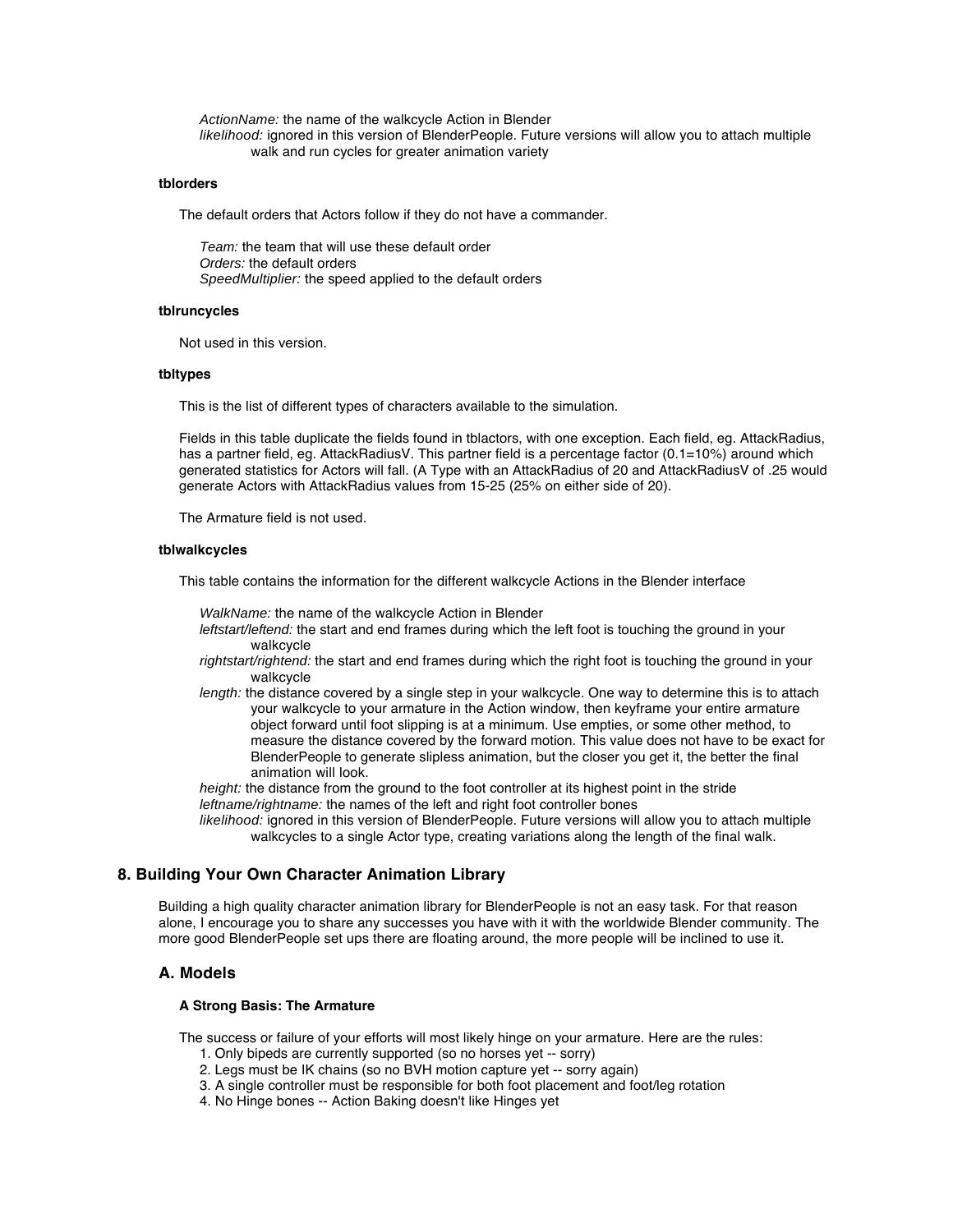5. All controllers should be contained within the armature, i.e., no IK constraints to Empties

And the final rule, which is so important that it's outside the list:

Armatures, when not in edit mode, must face to the right of the screen from a top view. To be sure, pop up the n-key properties panel for your Armature object in the 3D view and make sure that it has no rotation or scaling (rotations all 0, scaling values all 1). If it has either rotations or scaling, hit alt-r and alt-s to remove those values, then re-enter edit mode and perform any needed scaling or rotation there. If you don't have your armature set up properly in this way, nothing will work correctly.

At the current time, walking velocity thresholds for building locomotion are hard-coded, so you are encouraged to maintain the same scale as the included armature for best results. This restriction will be removed in the future.

#### **Meshes**

You can create as many different versions of your mesh object for Level of Detail as you care to. If you are going to create multiple meshes for different levels of detail, you must link each one to a different armature object (the different armature objects can all be instances of a single armature, though.They do not have to be separate copies).

#### **Groups**

Once you have both an armature and a mesh object, you will need to link them together, and make sure that the armature properly deforms the mesh.

Currently, MatchBone only seems to work when using the Parent Mesh Deform method. Adding the armature to the Mesh as a modifier will not work correctly.

When you are happy with the way that your armature deforms your mesh, select them both and hit Ctrl-G to make them into a new Group.

#### **Register Groups in the Database**

Using your database browser (see Section 7), you will need to make an entry for each Group and each Actor type. For each Actor type that will use this group, create an entry in the "tblcharacters" table of the database.

TypeID: the Type of Actor that will use this group ("a" is the one provided with BlenderPeople). This value will link to one of the Actor types from the tbltypes portion of the database.

GroupName: the name of the Group you just created

MaxDist: the maximum distance from the camera that this particular group should be used. If you're not bothering with Level of Detail, set this to something very high, like 10000.

MinDist: the minimum distance from the camera that this particular group should be used. If it is the highest resolution group, or you are not using Level of Detail, set it to 0.

ArmatureObject: the name of the armature object within the group. Blender needs this information to properly target NLA strips within groups.

# **B. Actions**

#### **Create Actions**

Now that you're happy with your armature and meshes, you can start creating actions. You could start animating before you have a good mesh, but you'll find that your visualization of the action with stick figures or b-bones is significantly more forgiving than it will be with the final mesh.

You can create as many actions as you care to for any of the coded behaviors in BlenderPeople. The more actions you create per behavior, the more varied and realistic your final animation will be. Please note that you don't have to create actions for each of the behaviors. Behaviors that do not have a linked action will simply be ignored when NLA is built. The coded behaviors are:

Defend: Actors are mostly stationary in defend mode. They are waiting in place for something to happen.

Attack: Actors are actively attacking other actors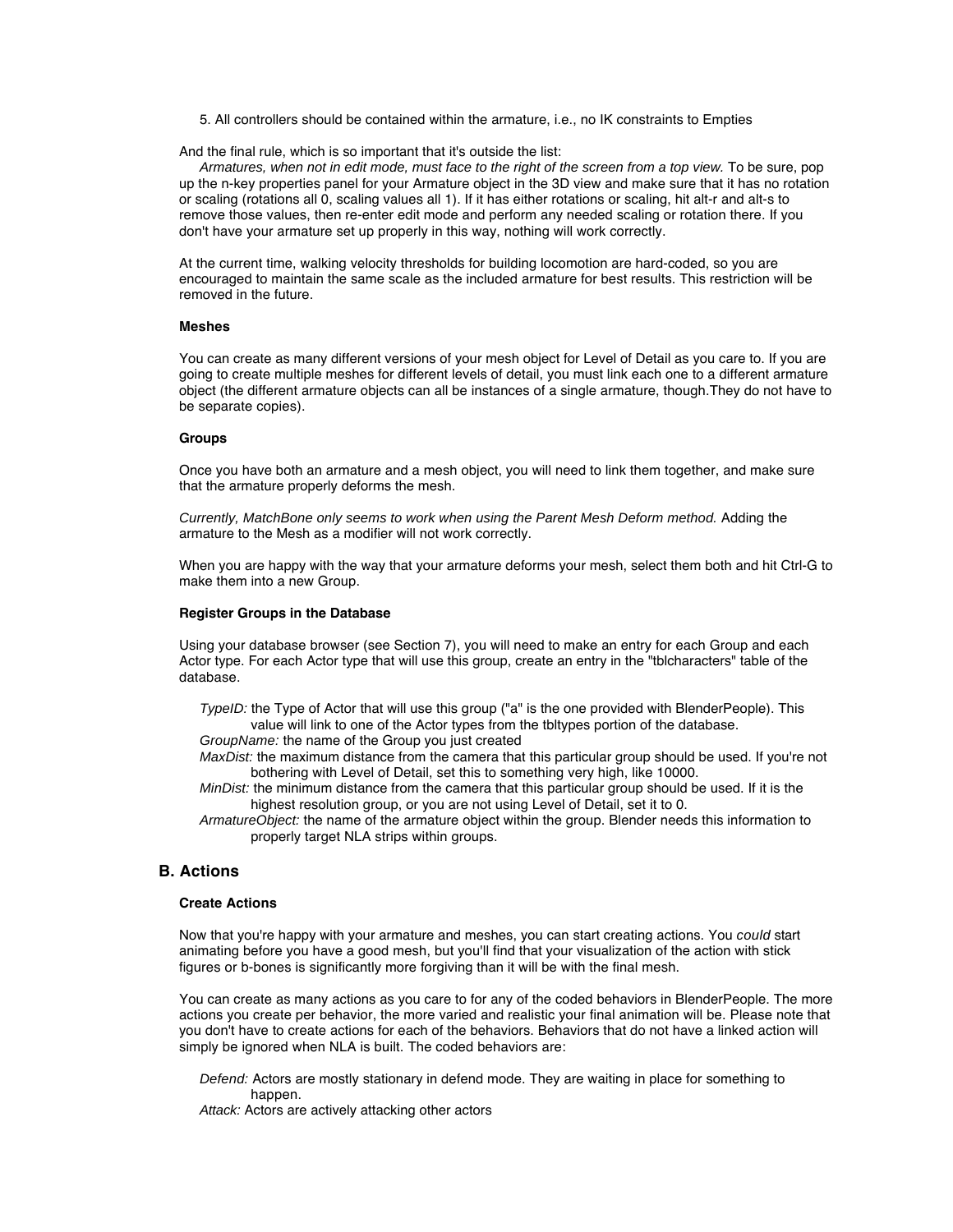- Search: Actors are in attack mode, but cannot see or hear enemies from their current location. Actors will turn in place and look around.
- March, Charge, Retreat, Mill, Regroup: at the present, these behaviors should not be associated with actions. As these behaviors only take place while an Actor is walking (or running), they should be upper-body only. Future versions of BlenderPeople will give you the ability to incorporate different upper body actions with the existing walking animation, but for now, linking actions to these behaviors will give unpredictable results.

# **Register Actions in the Database**

Actions are linked to Actor types in the "tblactionlinks" table. Each action that you want to associate with an Actor type needs the following information:

- TypeID: the Type of Actor that will use this action ("a" is the one provided with BlenderPeople). This value will link to one of the Actor types from the tbltypes portion of the database.
- Orders: ignored for now. Future versions of BlenderPeople will allow you to differentiate behavioral actions based on varying orders. For example, an Actor exhibiting an Attack behavior while under Retreat orders would use a different set of Actions than an Actor exhibiting Attack behavior while under Defend orders.
- Action: the behavior with which to use this Action. Enter something from the previous list (Defend, Attack, Search, March, Charge, Retreat, Mill, Regroup)
- Likelihood: A weighting value from 0 to 1 for how likely this Action will be to be selected from all available Actions. Since a behavior can have several Actions associated with it, this value will help to determine how often this particular Action is chosen.
- OptimumFrames: the length in frames of the Action. As this is how you designed the Action, BlenderPeople will try to use it at this size in the NLA.
- MinFrames/MaxFrames: the minimum and maximum size in frames that you are willing to let this action be compressed or expanded. Try scaling your Action as an NLA strip and playing back the results. You are trying to find the maximum range over which the Action still looks good. ActionName: the actual name of the animation Action in BlenderPeople

# **C. Walkcycles**

#### **Create Your Walkcycle Action**

Currently, each Actor Type in BlenderPeople can be associated with a single Walk action. Support for running and multiple walkcycles is already coded, but has been disabled in this release because it is not yet up to my standards.

Walkcycles should follow the standard rules of such things, and many tutorials are available on the Internet for making good walkcycles. Keep in mind that BlenderPeople will be taking over control of the actual foot controller bones for automated walking, so don't do anything radically fancy with that part of things. Feel free to include whatever secondary motion (head dipping/arm swing/etc.) you like, though. BlenderPeople will make good use of it, synchronized with the footsteps.

#### **Register Walkcycles in the Database**

A walkcycle will require two database entries, one in "tblwalkcycles" and one in "tbllocomotion".

- In "tblwalkcycles", you will need to enter the following information:
	- WalkName: the name of the walkcycle Action in Blender
	- leftstart/leftend: the start and end frames during which the left foot is touching the ground in your walkcycle
	- rightstart/rightend: the start and end frames during which the right foot is touching the ground in your walkcycle
	- length: the distance covered by a single step in your walkcycle. One way to determine this is to attach your walkcycle to your armature in the Action window, then keyframe your entire armature object forward until foot slipping is at a minimum. Use empties, or some other method, to measure the distance covered by the forward motion. This value does not have to be exact for BlenderPeople to generate slipless animation, but the closer you get it, the better the final animation will look.
	- height: the distance from the ground to the foot controller at its highest point in the stride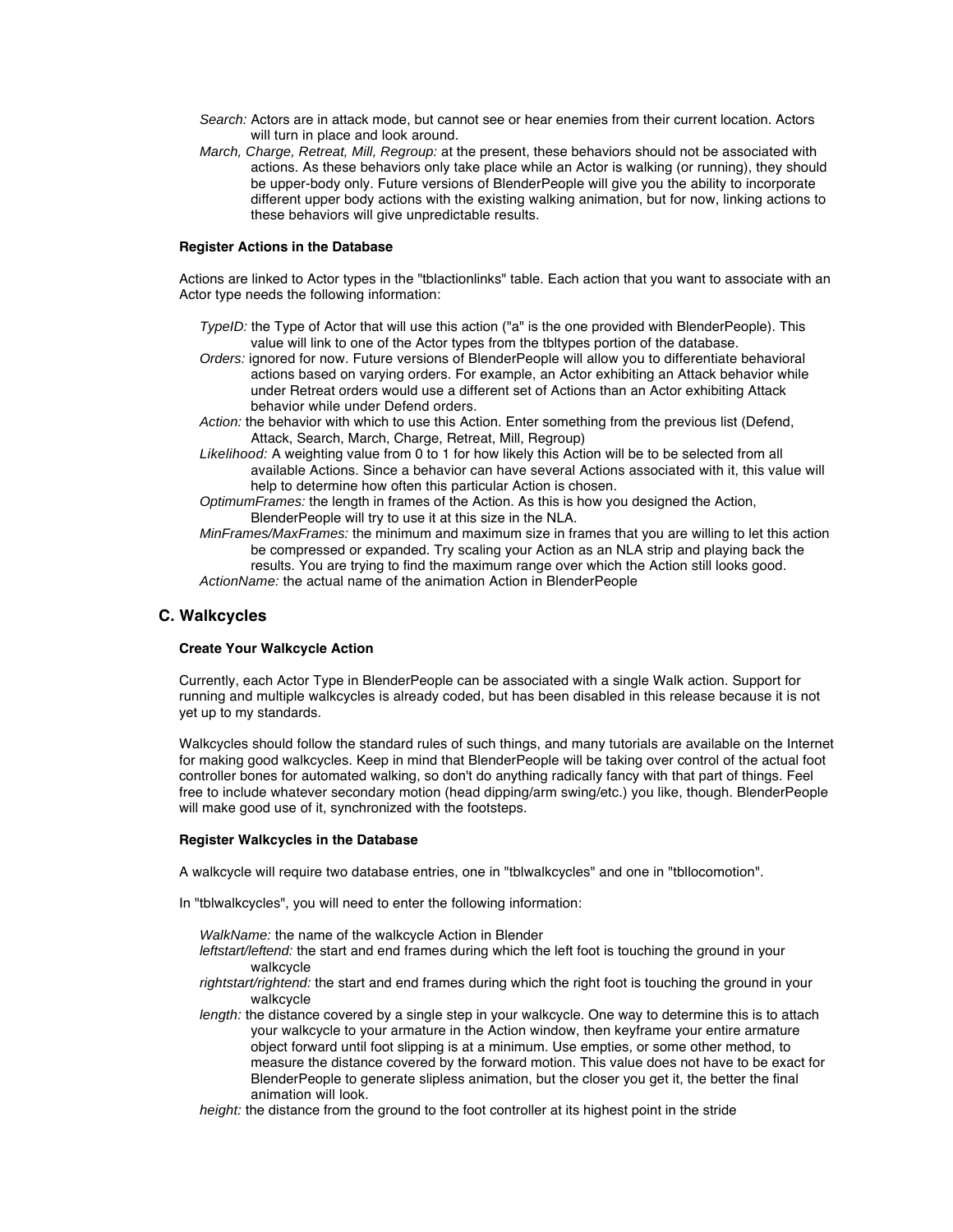leftname/rightname: the names of the left and right foot controller bones likelihood: ignored in this version of BlenderPeople. Future versions will allow you to attach multiple walkcycles to a single Actor type, creating variations along the length of the final walk.

In "tbllocomotion", you will need to enter the following information:

TypeID: the Type of Actor that will use this action ("a" is the one provided with BlenderPeople). This value will link to one of the Actor types from the tbltypes portion of the database. MoveType: "walk" or "run". Only "walk" is currently supported. ActionName: the name of the walkcycle Action in Blender likelihood: ignored in this version of BlenderPeople. Future versions will allow you to attach multiple walk and runcycles to a single Actor type, creating variations along the length of the final walk.

# **9. Roadmap**

#### **BlenderPeople 0.9-1.0: Refinement, Speed and Tools**

Up until 1.0, I'll be working on bug fixes and speed optimizations. I'm currently working on (well, thinking about) ways to approach Mesh, material and armature variation to give randomization throughout population groups. I would also like to include a non-combat set of Actors and actions, more of a "city streets" sort of thing. If anyone is interested in helping to create photorealistic meshes of business people or armatures actions appropriate to that sort of thing, give me a shout.

# **10. How Can You Help?**

#### **There are a lot of ways that you can help this project!**

One way that you can help is to show your support. Pop into the BlenderPeople development blog at http:// www.harkyman.com/bpblog and leave me some love in the comments. It really does keep me going to know that people are interested in the project. You can also put the banner art or the buttons from http:// www.harkyman.com/bp.html on your website. If your really crazy, you can go to CafePress and get a BlenderPeople shirt or hat. I made a couple for myself, and if you're really into it and buy one, I'll get a couple of bucks.

I will not be asking the general Blender community to make donations (hit my tip jar! stuff). However, if you are a wealthy individual and you think this is cool, you could buy me a used BMW Z3, or pay for me to go to SIGGRAPH next year (\$ prevented me from attending the 2006 show), or buy me a nice new dual core system to replace my older-every-day Athlon XP 1800 development machine.

Another way that you can help is in bug reporting. See something that's going completely bonkers? Let me know in the blog comments. And I don't mean stuff like "I can't get it to run!" because that's almost certainly an installation/system configuration problem. If anyone wants to proofread this very document, that would be helpful too.

Above all, the best way to help is to actually use BlenderPeople! If you use it to make some cool animation, or create a new library of meshes and actions, by all means I want to hear about it. And if you actually use it in some kind of production capacity, be it commercial, freebie or whatever, please oh please let me know.

# **11. How Can You Get Help?**

#### **Help is available...**

If you're having system configuration problems with **MySQL** or **MySQLdb**, come on over the forums on blenderartists.org. Look me up under "harkyman", and look for a "BlenderPeople support" thread. The odds are that most of your questions will already have been addressed somewhere in the thread.

If you're having problems with **Python**, and with getting Blender to recognize your full Python install, there is tons of help available in the blenderartists.org Python forum. Seriously, getting a full install of Python running with Blender is one of the prerequisites of BlenderPeople that is addressed elsewhere, so don't bring that one to me.

If you would like to see a video demo of BlenderPeople in action, you can head over to GraphicAll, the website that hosts Blender test builds and has generously offered to host an ISO of a video demo DVD. The